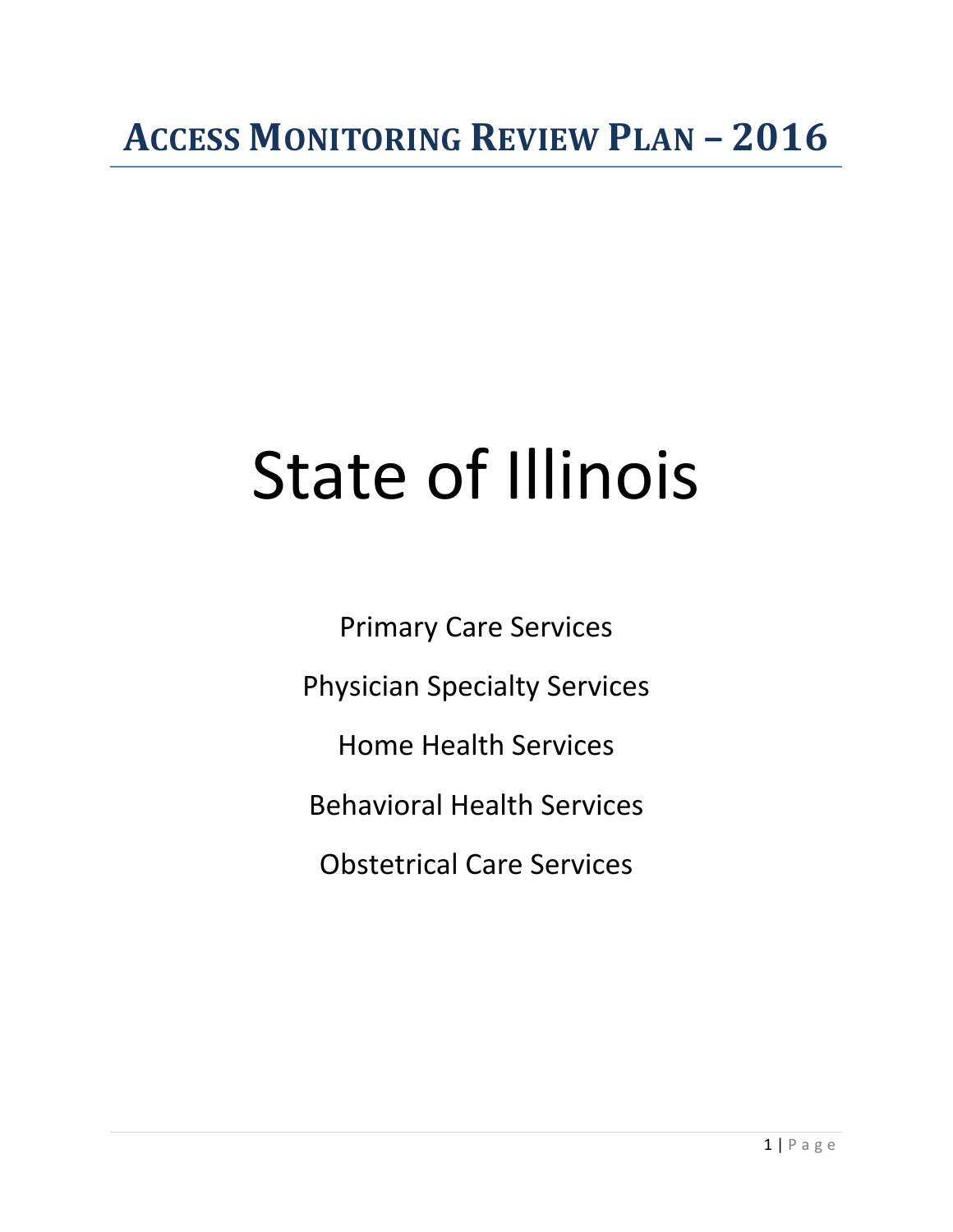## **Table of Contents**

| Topic                                                           | Page |
|-----------------------------------------------------------------|------|
|                                                                 | 4    |
| Illinois Medical Assistance Programs and Beneficiary Population | 5    |
|                                                                 | 7    |
|                                                                 | 9    |
|                                                                 | 10   |
|                                                                 | 10   |
|                                                                 | 10   |
|                                                                 | 12   |
|                                                                 | 14   |
|                                                                 | 16   |
|                                                                 | 16   |
|                                                                 | 18   |
|                                                                 | 19   |
|                                                                 | 23   |
|                                                                 | 24   |
|                                                                 | 24   |
|                                                                 | 25   |
|                                                                 | 25   |
|                                                                 | 28   |
|                                                                 | 29   |
|                                                                 | 29   |
|                                                                 | 29   |
|                                                                 | 30   |
|                                                                 | 34   |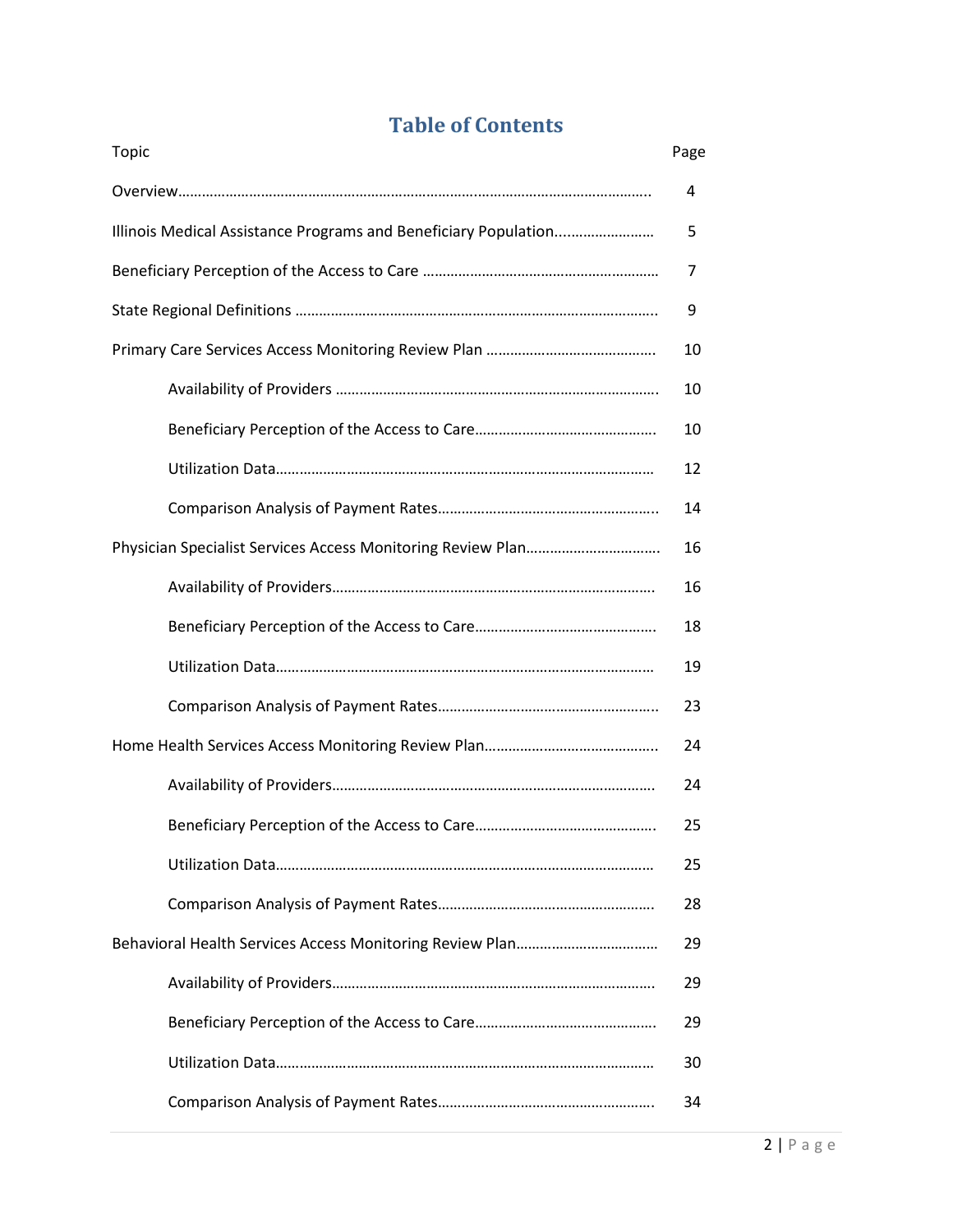| 34 |
|----|
| 34 |
| 35 |
| 36 |
|    |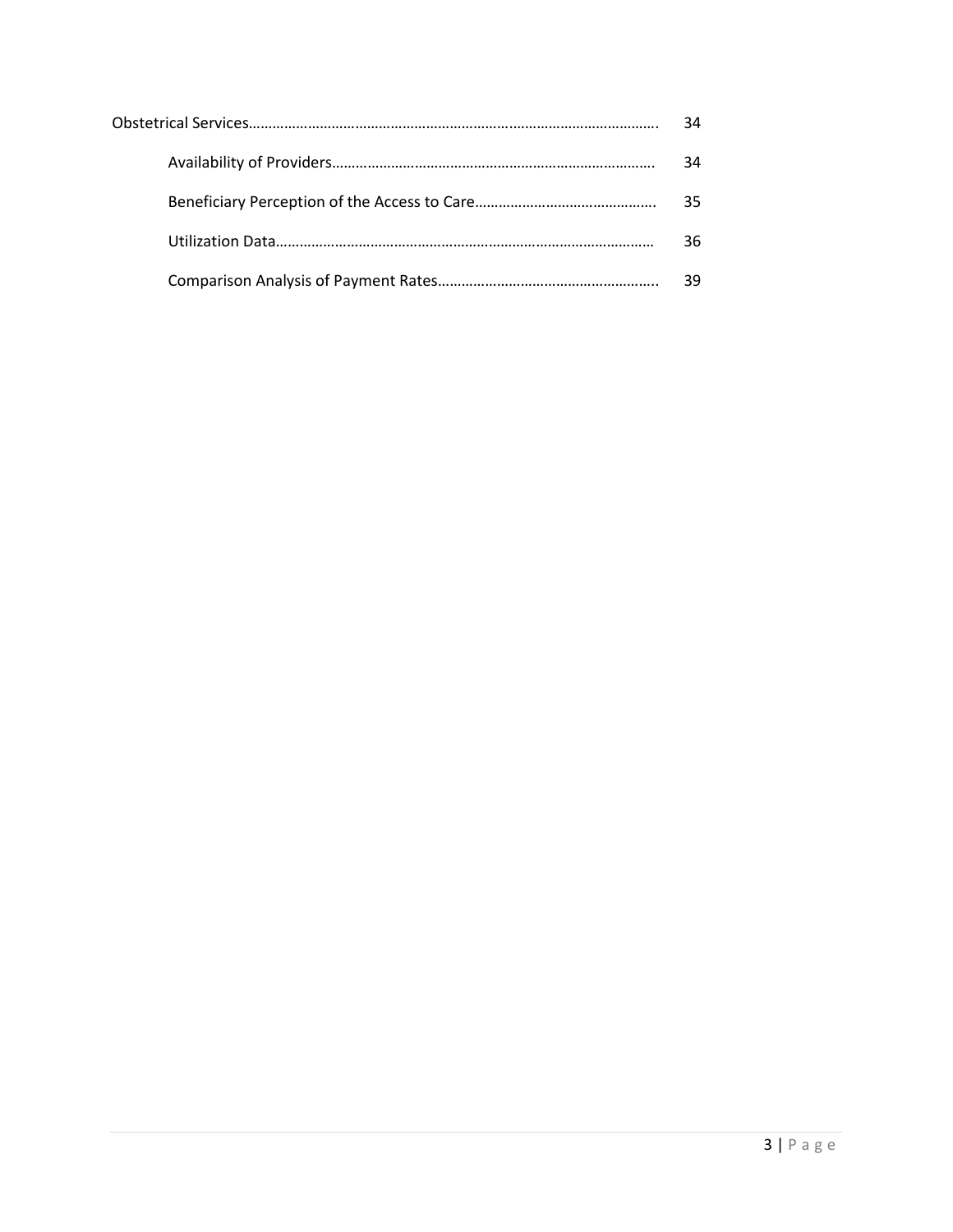## **Overview**

Federal regulations (42 CFR 447.203) require each state to develop a monitoring plan for the following services categories provided under a fee-for-service (FFS) arrangement:

- o Primary care services
- o Physician specialist services
- o Behavioral health services
- o Pre- and post-natal obstetric services, including labor and delivery
- o Home health services

These regulations, and further guidance provided by the Centers for Medicare and Medicaid Services, provide recommended reporting requirements for the state Medicaid agencies. The guidelines recognize existing data limitations from state to state and provide states with flexibility in meeting the reporting requirements.

Like most states, Illinois does not collect reimbursement rates from private health insurance companies. While the Illinois Department of Insurance is charged with regulating private insurance companies doing business in Illinois, their focus is largely centered on the financial solvency of companies. Specific reimbursement rates for medical services are neither collected nor mandated under state law and are generally viewed as confidential and proprietary to the company. In lieu of private sector rate comparisons, when available, Illinois has compared Medicaid rates against Illinois specific Medicare rates, as well as Medicaid rates from other states in Region V. However, we believe that rate comparisons alone are insufficient to effectively measure reasonable access to Medicaid services. While the availability of Medicare data provides the most complete comparison against Medicaid rates, such a direct comparison is misleading. As an 80/20 plan, 20% of any reimbursement rate must also be added before directly comparing to a Medicaid rate. Rather than any direct rate comparison, a more direct measure of access should consider the availability and use of Medicaid enrolled providers, as well as a client's ability to see quality providers who can address their health concerns when they need them. In addition to Medicare rate comparisons, Illinois has assessed Medicaid access by considering:

- o Client satisfaction surveys changes over time
- o The availability of providers and changes over time
- o The utilization of services and changes over time

Through this process, Illinois measures and monitors indicators of healthcare access to ensure that its Medicaid beneficiaries have access to care that is comparable to the general population.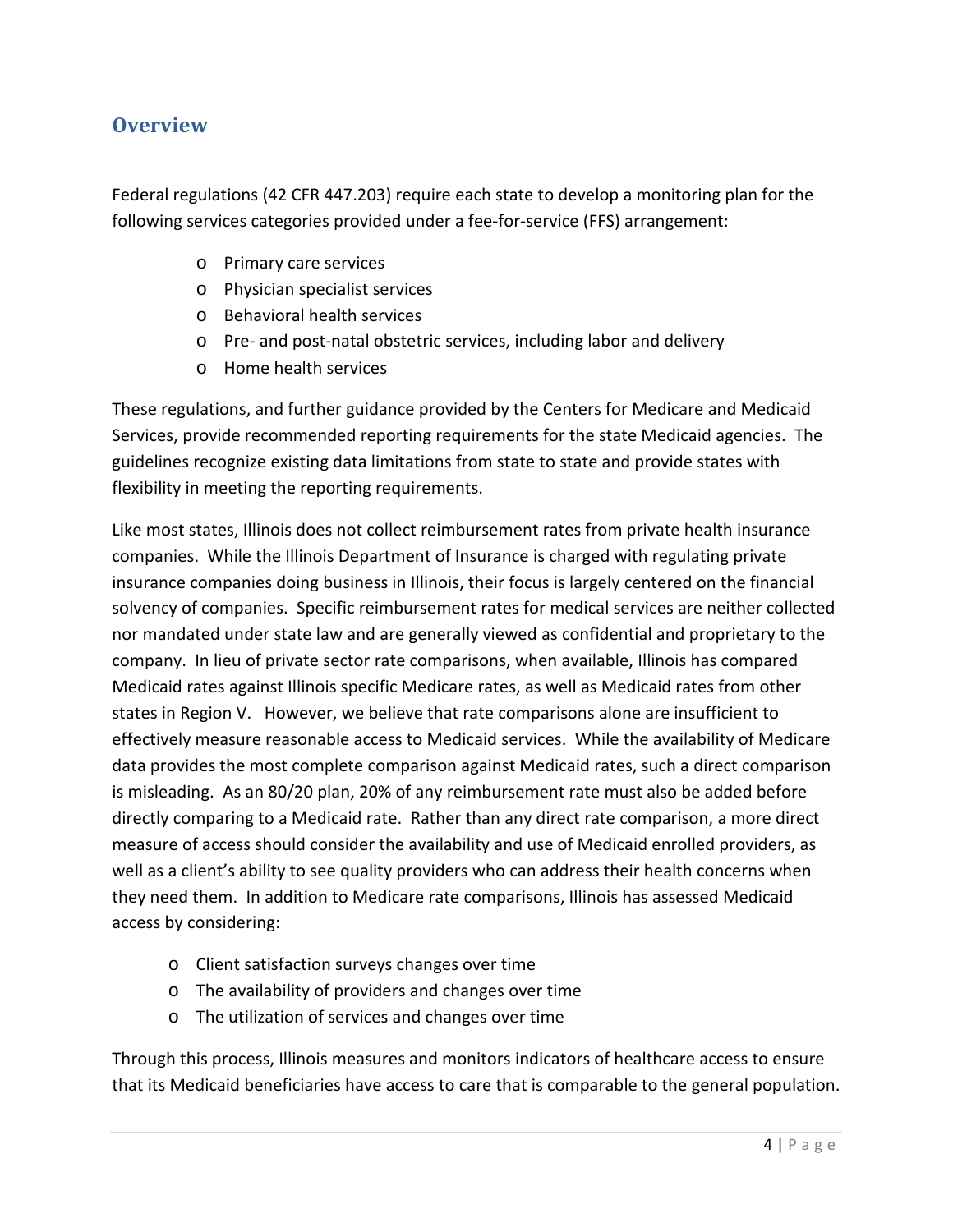Analysis of the data and information contained in this report shows that Illinois Medicaid beneficiaries have access to healthcare that is similar to that of the general population in Illinois. This conclusion is based on the overall findings regarding a general satisfaction of clients with their providers, a general increase in enrolled providers, and most importantly, consistent client belief that they are able access needed medical care. The Department does note clients' perception that the timeliness of accessing services has dropped from 2013 to 2015. While two points in time do not create a trend, it is an area that the Department will continue to monitor. However, the enrollment of providers remains strong. In addition, as federally required, the Department is implementing new public notice procedures that will solicit and consider provider concerns regarding any reduction in reimbursement rates.

## **Illinois Medicaid Program and Beneficiary Population**

Illinois is an above average size state, with a total population of 13 million. The State of Illinois Medicaid programs provide healthcare coverage for low-income individuals, including children, pregnant women, individuals with disabilities, elderly, parents and other adults. The Illinois Department of Healthcare and Family Services (HFS) is the single state agency that administers the Medicaid program within the state. In State fiscal year 2015, the Illinois Medicaid program provided coverage to approximately three million enrolled beneficiaries with total expenditures of approximately \$17 billion. With 260 hospitals in Illinois and surrounding states and a large network of nearly 500 rural health clinics, federally qualified health centers, encounter rate clinics and hospital based clinics throughout Illinois, there are numerous options for Medicaid beneficiaries to receive healthcare.

The Medicaid program has seen significant changes in the covered populations in recent years. There has been a shift in coverage from FFS to Medicaid Managed Care resulting in approximately 50% of the three million beneficiaries enrolled in managed care by the end of state fiscal year 2015. In addition, due to the Affordable Care Act (ACA), the demographics of the beneficiary population have changed significantly, going from predominantly covering children to covering more adults. As seen in Figure 1, children under the age of 19 make up 42% of the covered population. Historically, the covered adult population was primarily female as seen in the 'Other Adults' and 'Seniors' category in Figure 2 while the children are split 50/50 between male and female. In contrast to the historical numbers, the newly eligible adult enrollment under the ACA has been more male than female. These changes in demographics will bring a change in the demand for the availability of different types of services moving forward.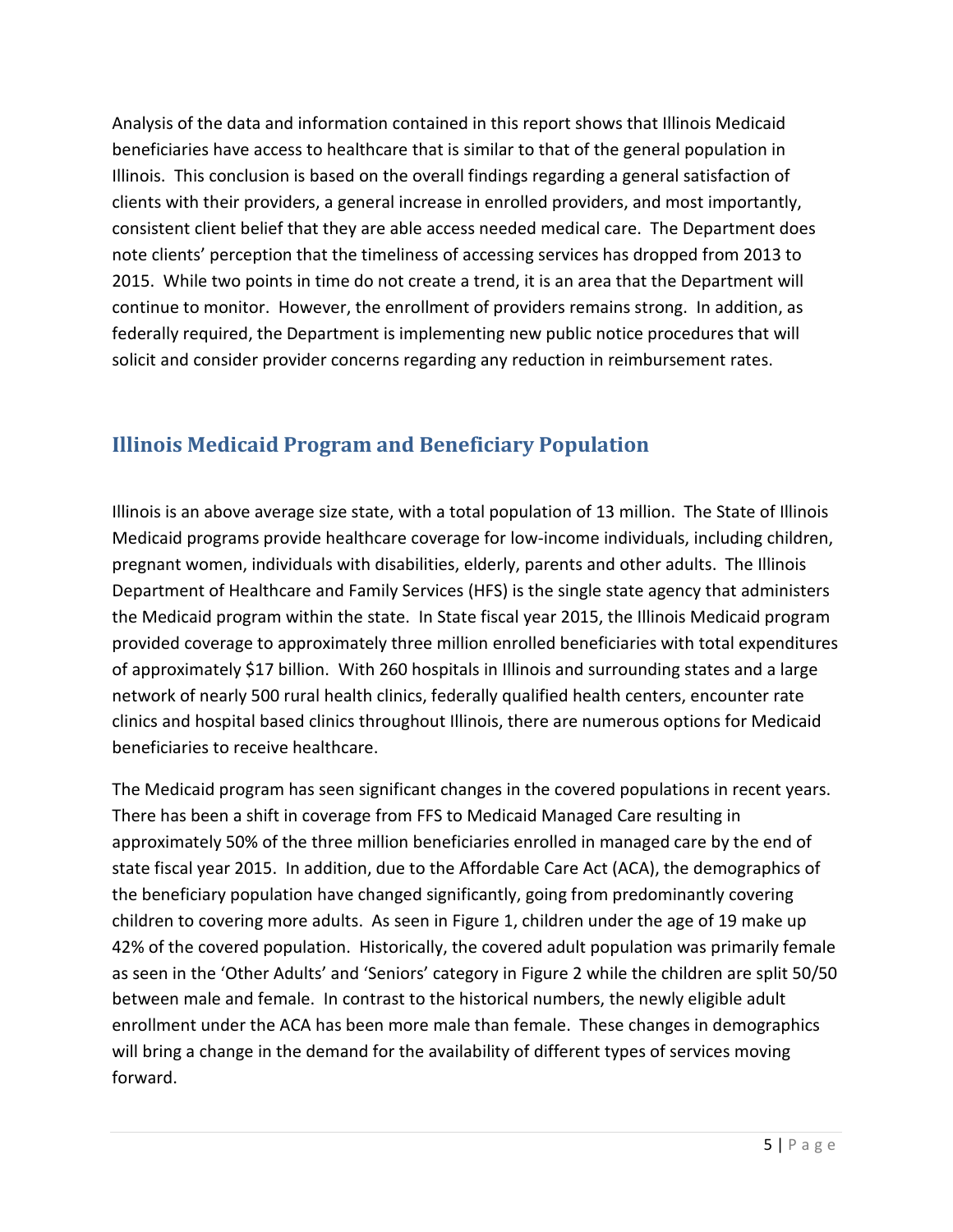#### **Figure 1**



## **Illinois Medicaid Beneficiaries by Age Categories as of 6/30/15**

**Figure 2**



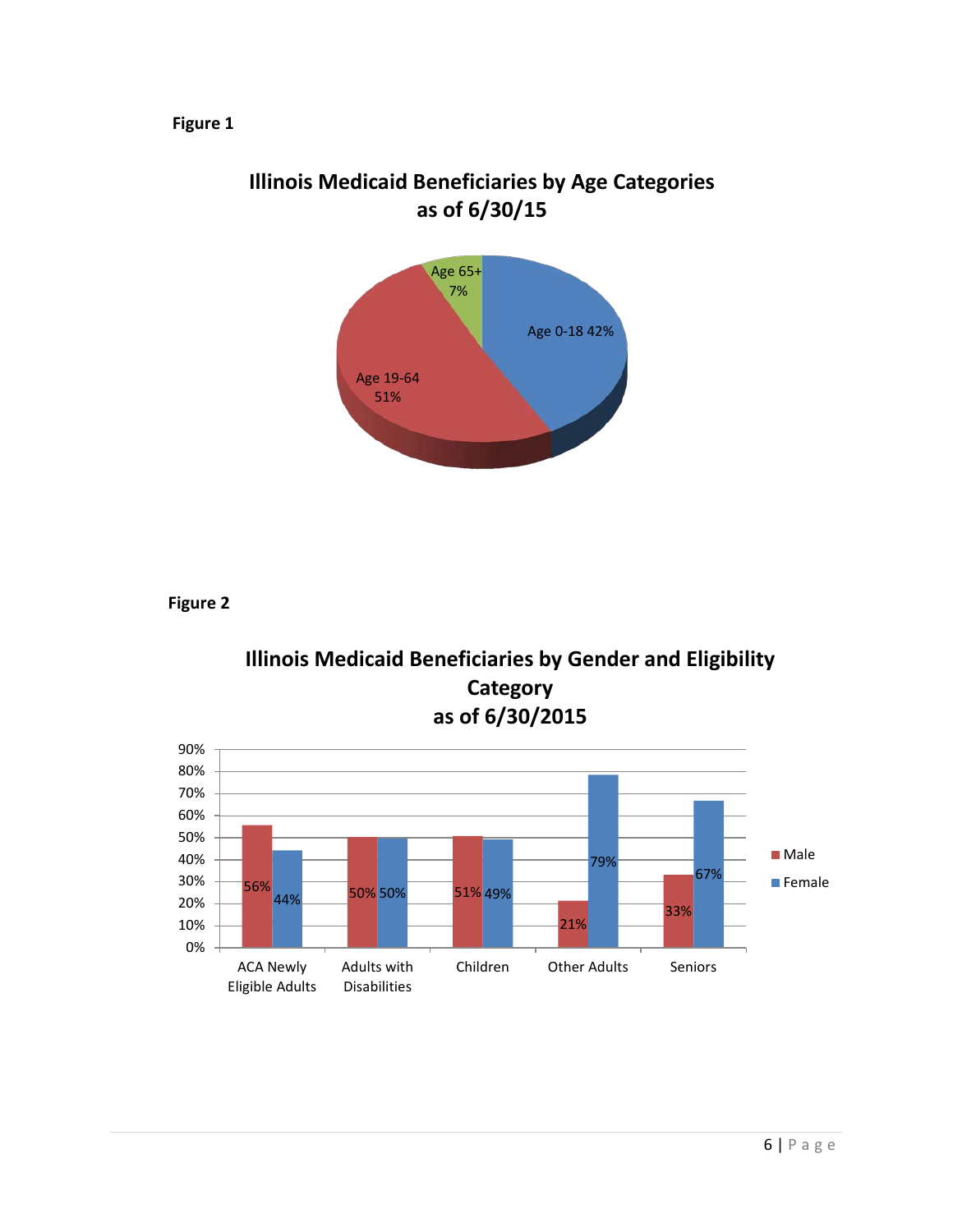## **Beneficiary Perceptions of Access to Care**

Illinois collects and analyzes the child Consumer Assessment of Healthcare Providers and Systems (CAHPS) surveys administered through CMS. Historically, Illinois only collects data based on children's experience. In the charts below, "All Kids" refers to responses from those enrolled in Illinois' Title XXI All Kids Share and Premium programs and "Illinois Medicaid" refers to those enrolled under Title XIX. Since the data is retrospective, it may not demonstrate current access, but it is an indicator for whether or not beneficiaries are able to access medical services when they are needed.

As shown in Figure 3, over 80% of Illinois Medicaid beneficiaries responded that they "usually or always" were able to access needed care in a timely manner, which is close to the national average. It should be noted that those percentages are on the rise as the 2013 survey results recorded 72% of respondents answered "usually or always" to the same question.



#### **Figure 3: Getting Needed Care Top-Box Rates**

■2013

■2015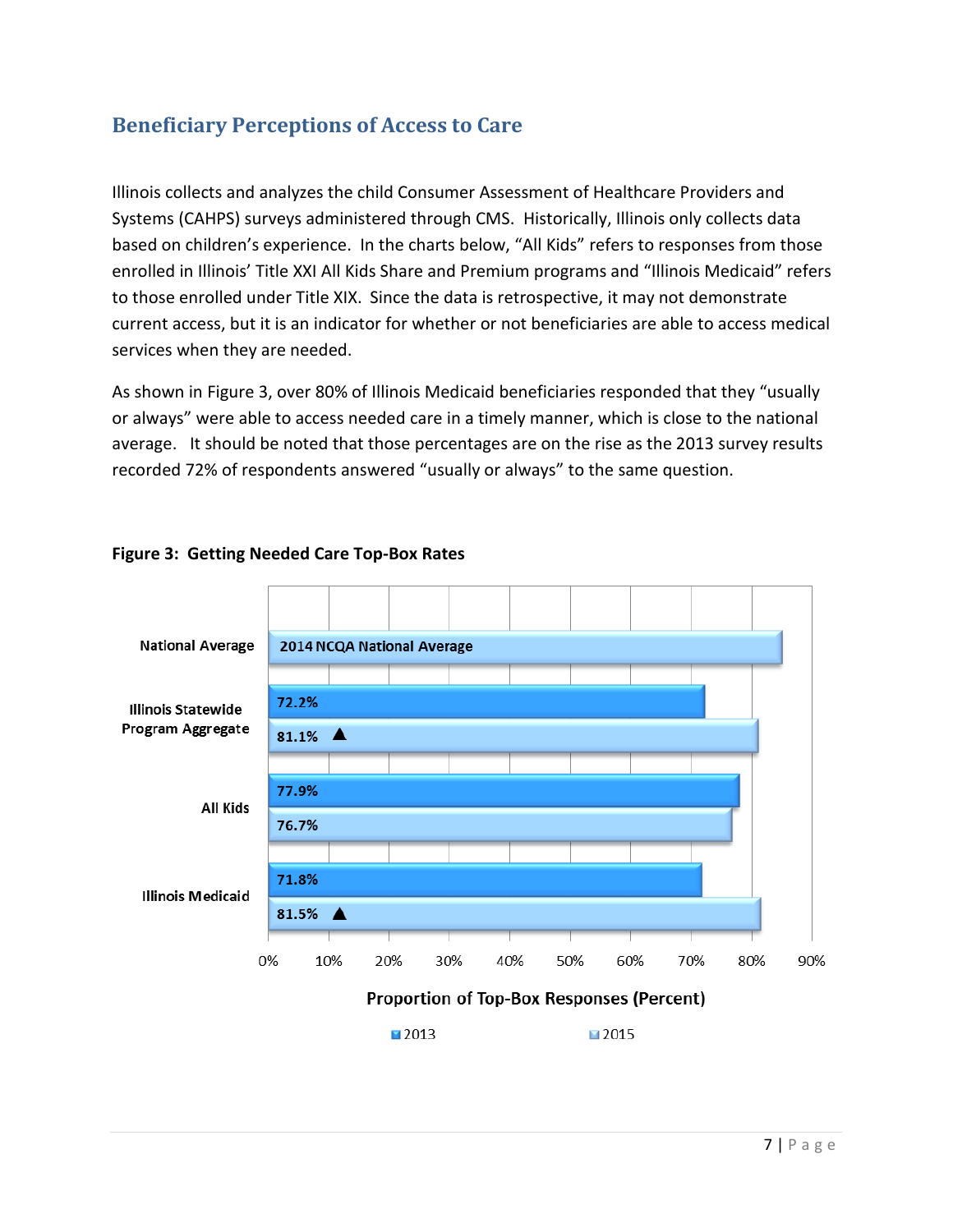Equally important is how quickly clients are able to see their providers. Such a comparison in Figure 4 showed client opinions to be higher than the national average in 2013, but dropping slightly below the national average in 2015. The chart represents the percentage of respondents that answered "Usually" or "Always" to questions of "how often do you get care as soon as it's needed?" in situations where care is needed right away or for routine checkups.



**Figure 4: Getting Timely Access Care Top-Box Rates**

#### **Beneficiary Hotline**

In addition to these on-going surveys, Illinois operates a beneficiary call center as a service to beneficiaries and as a way to engage beneficiaries and assist them with their needs. The call center helps beneficiaries get answers to questions, change their Primary Care Provider (PCP), find specialists or other healthcare providers, file a complaint, report a new address or phone number and more. Each beneficiary receives a fact sheet upon enrollment which includes the toll-free number for the call center along with information about how to seek assistance if they have difficulty finding a provider or scheduling an appointment. The call center operates daily from 8am – 6pm and utilizes a messaging service after hours. Calls into the call center are recorded. On a monthly basis, a report is produced detailing the number of calls and the issues raised.

The majority of calls in which the beneficiary requests assistance with locating a provider are resolved immediately by call center staff.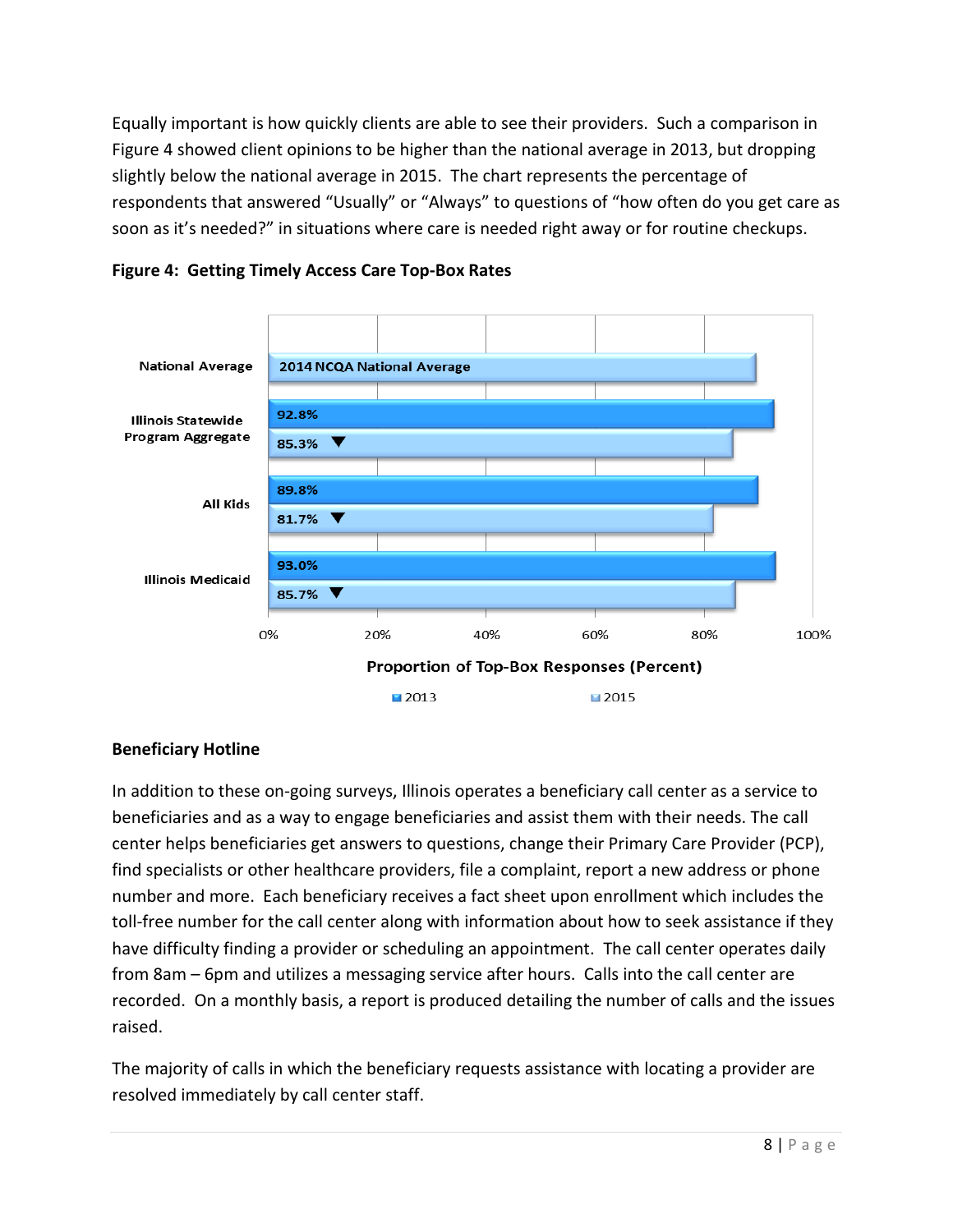## **Regional Definitions**

For the purpose of closer analysis of access to care across the state of Illinois, the data presented in the Access Plans is compiled into the following five regions: Northwestern Illinois, Central Illinois, Southern Illinois, Cook County, and Collar Counties. The boundaries of these regions can be seen in Figure 4 below.

**Figure 4** 



**Illinois Regional Breakdown**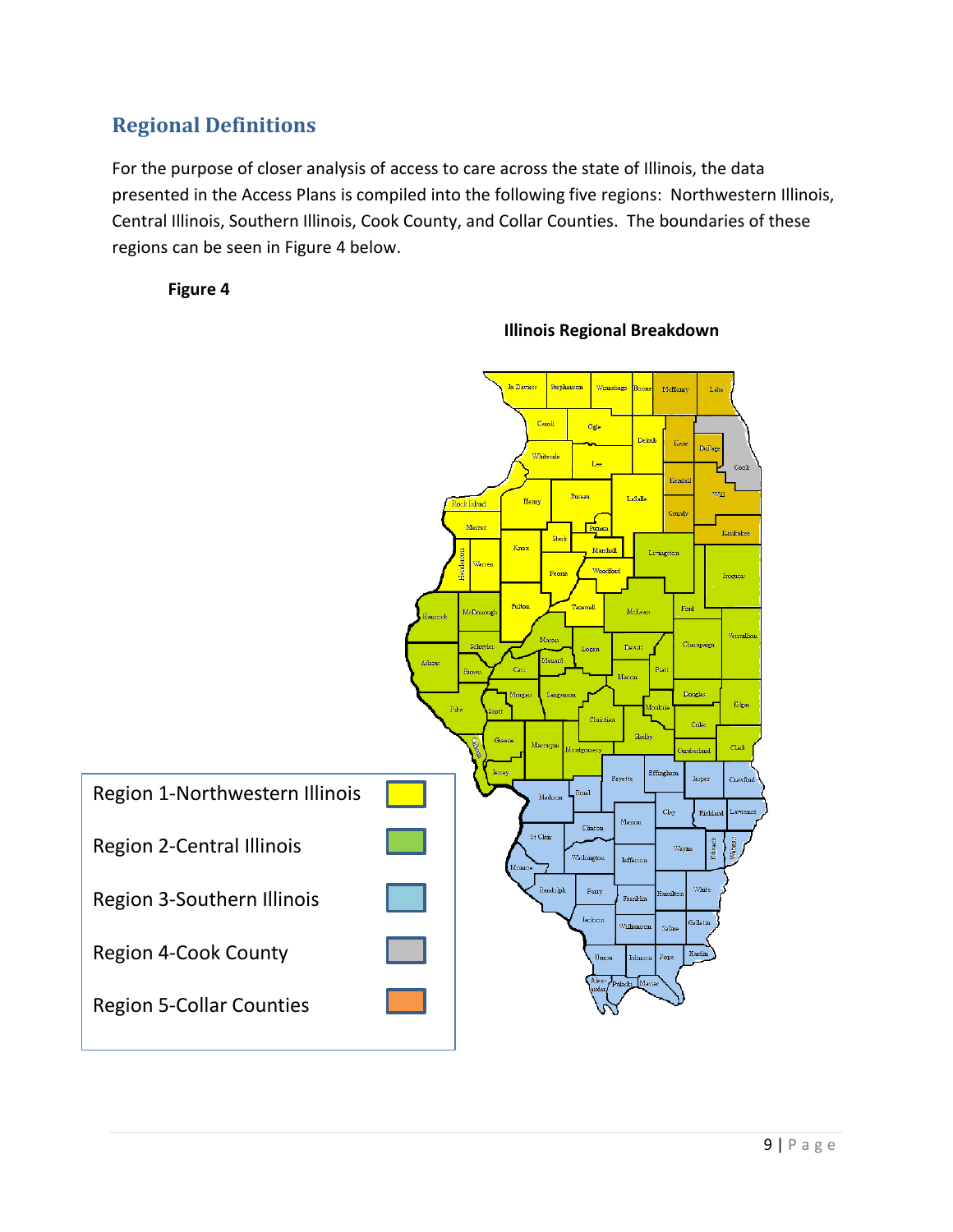## **Primary Care Services**

#### Availability of Primary Care Providers

Statewide, there are over 8,700 primary care providers enrolled as physicians, clinics, and dentists with the Department to provide services under the Medicaid program. From 2013 to 2015, the overall statewide number of primary care providers has increased by 10%. Figure 5 below displays the number of providers enrolled by region of the state from state fiscal year 2013 through 2015 by geographic region. The increase in provider enrollment does not indicate access issues for primary care services.

| <b>Providers</b> | <b>Region</b> | 2013  | 2014  | 2015  |
|------------------|---------------|-------|-------|-------|
| Physician        | Northwest     | 595   | 604   | 605   |
|                  | Central       | 488   | 480   | 480   |
|                  | Southern      | 257   | 258   | 246   |
|                  | Cook          | 2,249 | 2,235 | 2,437 |
|                  | Collar        | 1,289 | 1,321 | 1,429 |
|                  |               |       |       |       |
| Clinics*         | Northwest     | 40    | 42    | 39    |
|                  | Central       | 114   | 117   | 117   |
|                  | Southern      | 136   | 135   | 129   |
|                  | Cook          | 155   | 158   | 163   |
|                  | Collar        | 29    | 30    | 31    |
|                  |               |       |       |       |
| <b>Dentists</b>  | Northwest     | 216   | 237   | 263   |
|                  | Central       | 226   | 239   | 261   |
|                  | Southern      | 172   | 183   | 199   |
|                  | Cook          | 1,470 | 1605  | 1,702 |
|                  | Collar        | 539   | 602   | 633   |

#### **Figure 5: Number of Enrolled Providers by Region**

\*Clinics include Rural Health Clinics, FQHC's, Encounter Rate Clinics, and Hospital based clinics. Provider count is not reflective of number of staff employed at the clinics, but rather the number of clinics.

#### Beneficiary Perceptions of Primary Care Services

One of the areas the CAHPS survey covers is the primary care providers. Parents or caretakers of children covered by Medical Assistance programs were asked to rate their child's personal doctor on a scale of 0 to 10, with 0 being the worst personal doctor possible and 10 being the best personal doctor possible. The top-level responses were defined as those responses with a rating of 9 or 10. As seen in Figure 6, 73% of beneficiaries were highly satisfied with their child's personal doctor, a rate comparable to the national average. For children with chronic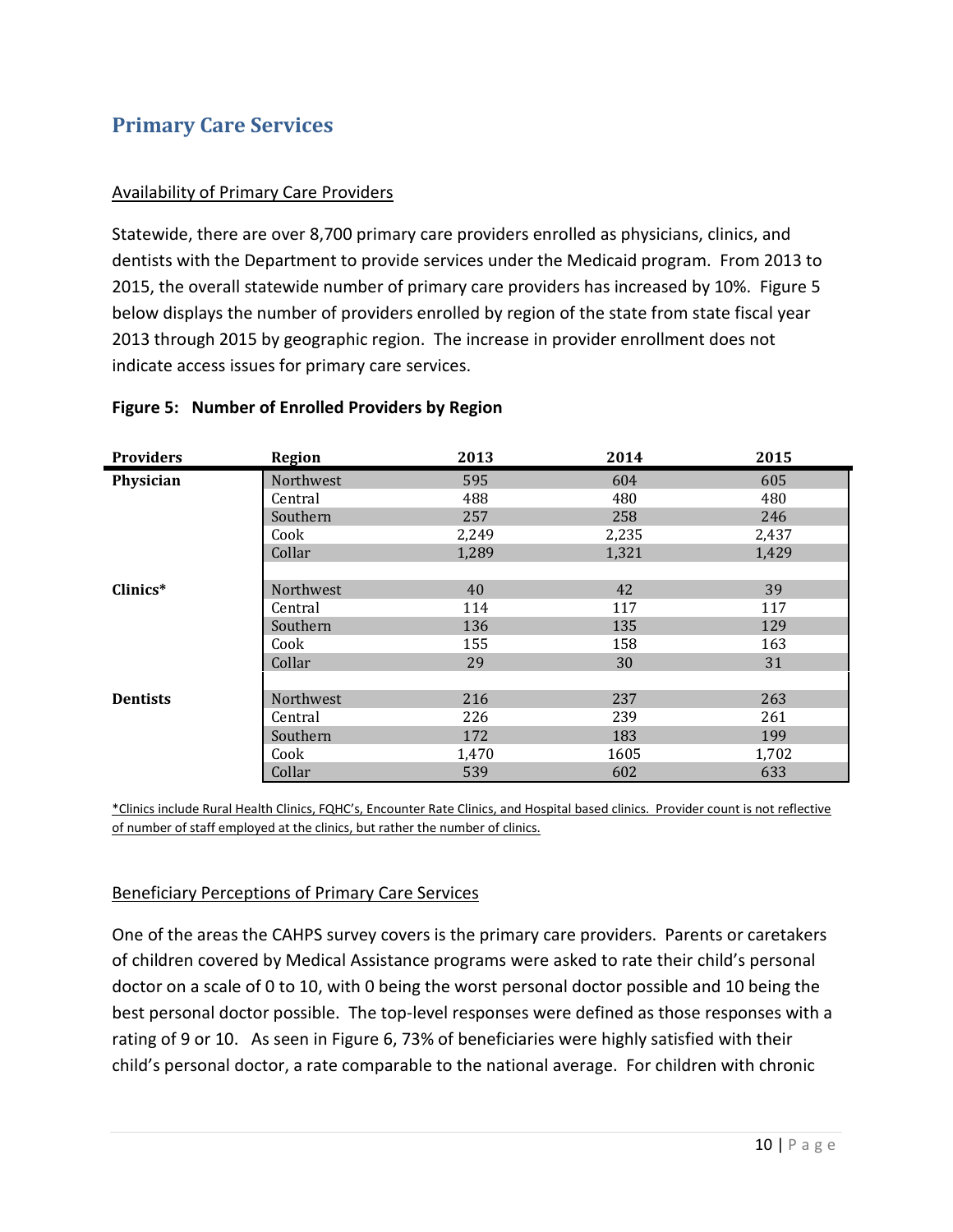conditions, the rating of 9 or 10 of their personal doctor is a tick higher at 74%, slightly higher than the national average as see in Figure 7.



#### **Figure 6: Rating of Personal Doctor Top-Box Rates**

**Figure 7: Rating of Personal Doctor Top-Box Rates for Patients with Chronic Conditions**

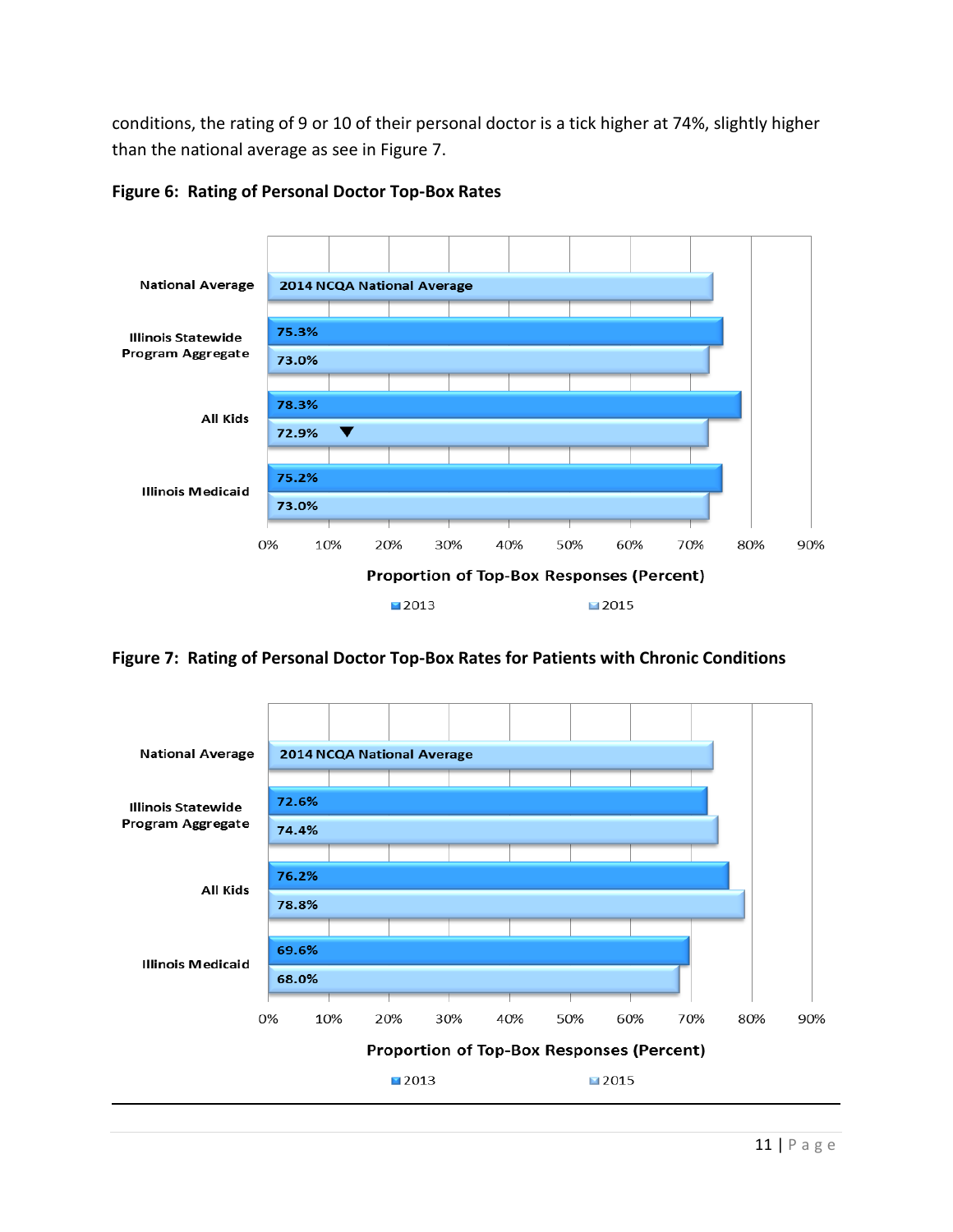#### Utilization Data for Primary Care Providers

As stated in the Beneficiary Population section on page 3, the FFS enrollment has decreased dramatically from 2013 to 2015 due to the movement to enrollment into Medicaid Managed Care plans. Thus, the utilization numbers given in Figures 8 and 9 below reflect that transition as enrollment into managed care ramped up in 2014. It should be noted that while over 50% of enrollees have moved from FFS coverage to Managed Care from 2013 to 2015, the number of FFS patient visits as seen in Figure 8 has not dropped proportionately. This, as well as the increase in providers in Figure 5, can be attributed in part to the efforts of Managed Care companies to contract with providers that were not previously enrolled to provide services to Medicaid enrollees, thus broadening the Medicaid provider network. Figure 9 below shows the number of unique individuals that utilized services by type of provider within geographic regions. Dental visit data consists of initial or routine visits.

| <b>Providers</b> | <b>Region</b>    | 2013    | 2014    | 2015    |
|------------------|------------------|---------|---------|---------|
| Physician        | <b>Northwest</b> | 144,366 | 123,607 | 87,383  |
|                  | Central          | 106,759 | 92,880  | 66,431  |
|                  | Southern         | 83,085  | 73,279  | 47,443  |
|                  | Cook             | 744,884 | 655,113 | 419,584 |
|                  | Collar           | 365,043 | 338,462 | 211,545 |
|                  |                  |         |         |         |
| $Clinics*$       | <b>Northwest</b> | 103,160 | 87,830  | 72,305  |
|                  | Central          | 237,383 | 229,362 | 186,136 |
|                  | Southern         | 289,899 | 257,946 | 253,102 |
|                  | Cook             | 435,765 | 369,671 | 241,042 |
|                  | Collar           | 101,343 | 100,761 | 66,368  |
|                  |                  |         |         |         |
| <b>Dentists</b>  | <b>Northwest</b> | 84,594  | 94,104  | 71,457  |
|                  | Central          | 73,053  | 71,486  | 61,868  |
|                  | Southern         | 63,312  | 61,733  | 46,381  |
|                  | Cook             | 664,301 | 643,539 | 494,655 |
|                  | Collar           | 219,897 | 222,944 | 170,956 |

#### **Figure 8: Number of Patient Visits by Region**

\*Clinics include Rural Health Clinics, FQHC's, Encounter Rate Clinics, and Hospital based clinics.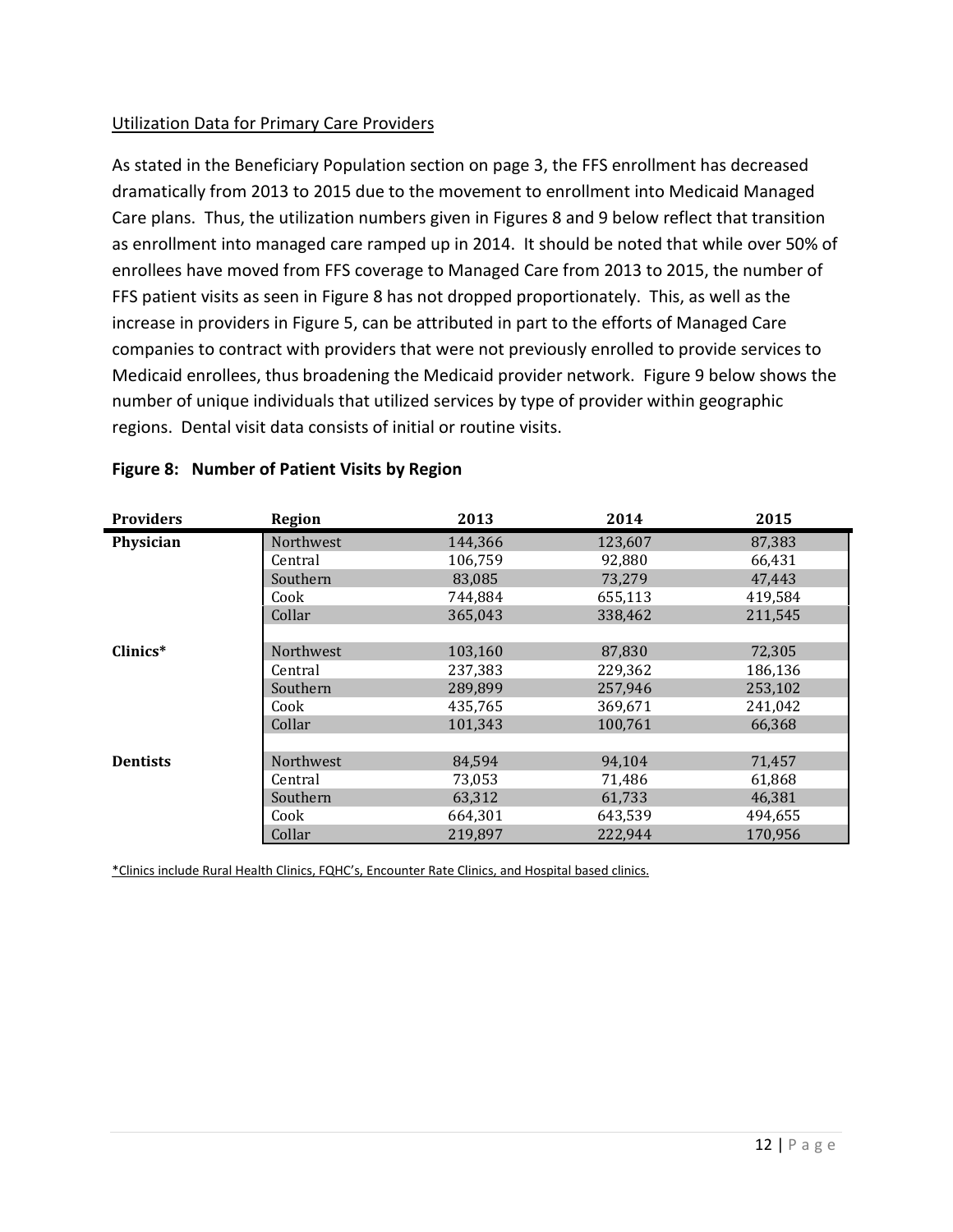| <b>Providers</b> | <b>Region</b>    | 2013    | 2014    | 2015    |
|------------------|------------------|---------|---------|---------|
| Physician        | <b>Northwest</b> | 60,010  | 55,534  | 42,365  |
|                  | Central          | 42,751  | 39,705  | 30,522  |
|                  | Southern         | 30,140  | 28,605  | 19,689  |
|                  | Cook             | 265,780 | 241,917 | 189,681 |
|                  | Collar           | 135,431 | 130,392 | 98,850  |
|                  |                  |         |         |         |
| Clinics*         | <b>Northwest</b> | 35,040  | 32,952  | 26,739  |
|                  | Central          | 68,239  | 70,668  | 63,191  |
|                  | Southern         | 84,597  | 82,561  | 76,811  |
|                  | Cook             | 152,751 | 136,593 | 106,647 |
|                  | Collar           | 37,850  | 39,291  | 31,638  |
|                  |                  |         |         |         |
| <b>Dentists</b>  | Northwest        | 68,769  | 74,676  | 62,221  |
|                  | Central          | 57,289  | 54,971  | 51,014  |
|                  | Southern         | 50,430  | 49,630  | 40,036  |
|                  | Cook             | 466,655 | 448,991 | 391,073 |
|                  | Collar           | 161,973 | 165,793 | 146,236 |

#### **Figure 9: Number of Unique Users by Region**

\*Clinics include Rural Health Clinics, FQHC's, Encounter Rate Clinics, and Hospital based clinics.

In Figure 10 below, the visit per provider ratio is highest in 2013 across all three categories and in every region. This is primarily due to the movement of Illinois Medicaid clients moving from fee-for-service coverage to being covered by managed care entities as well as the increase in provider enrollment as seen in many instances in Figure 5 above. For clinics, the numbers represent the visits per clinic and the number of individual physicians or medical employees at the clinic is not reflected. None of the utilization data presented indicates any access to care issues for primary care services.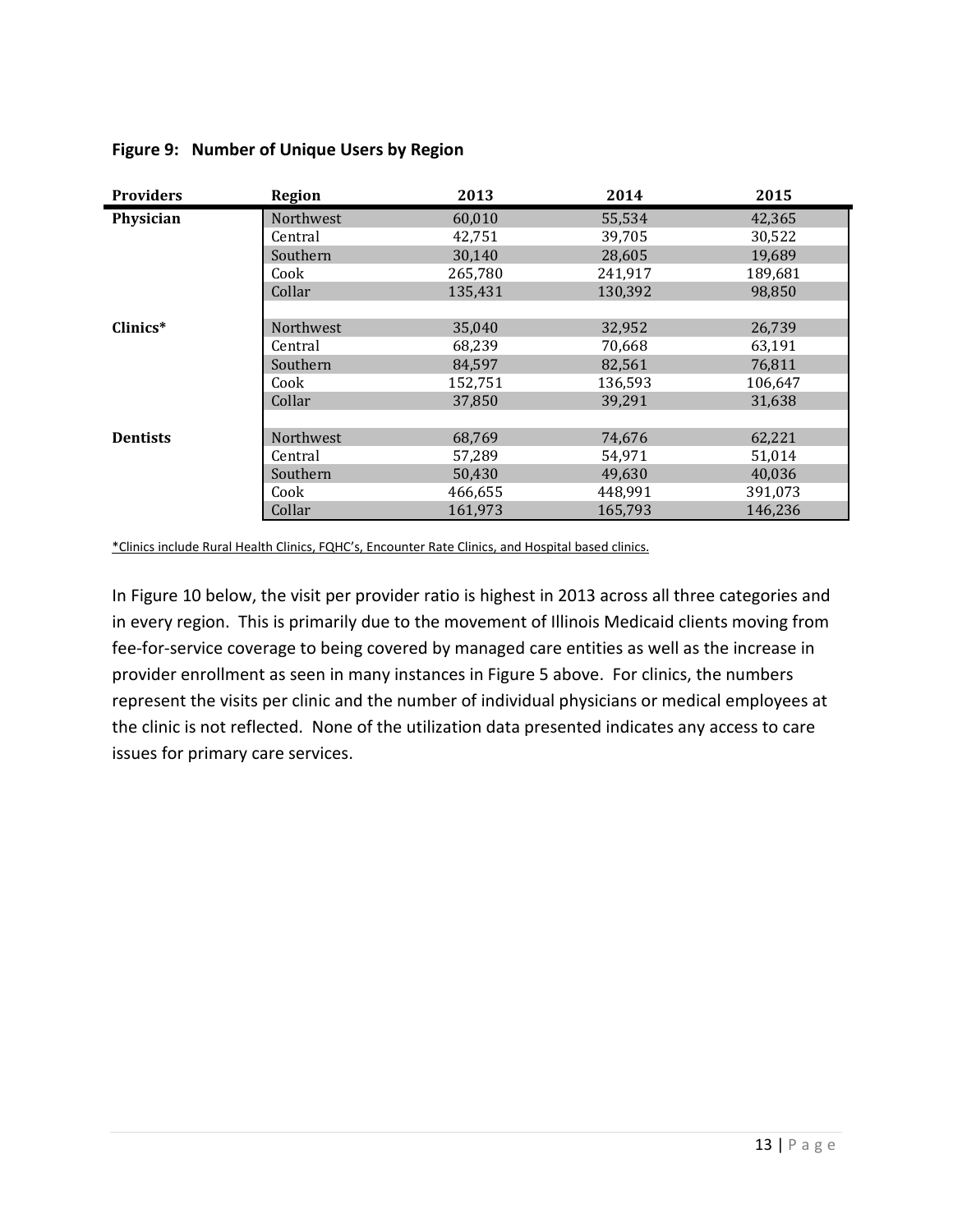| <b>Providers</b> | <b>Region</b>    | 2013  | 2014  | 2015  |
|------------------|------------------|-------|-------|-------|
| Physician        | <b>Statewide</b> | 296   | 262   | 160   |
|                  | Northwest        | 243   | 205   | 144   |
|                  | Central          | 219   | 194   | 138   |
|                  | Southern         | 323   | 284   | 193   |
|                  | Cook             | 331   | 293   | 172   |
|                  | Collar           | 283   | 256   | 148   |
|                  |                  |       |       |       |
| Clinics*         | <b>Statewide</b> | 2,400 | 2,115 | 1,665 |
|                  | Northwest        | 2,579 | 2,091 | 1,854 |
|                  | Central          | 2,082 | 1,960 | 1,591 |
|                  | Southern         | 2,132 | 1,911 | 1,962 |
|                  | Cook             | 2,811 | 2,340 | 1,479 |
|                  | Collar           | 3,495 | 3,359 | 2,141 |
|                  |                  |       |       |       |
| <b>Dentists</b>  | <b>Statewide</b> | 421   | 382   | 276   |
|                  | Northwest        | 392   | 397   | 272   |
|                  | Central          | 323   | 299   | 236   |
|                  | Southern         | 368   | 337   | 233   |
|                  | Cook             | 452   | 401   | 291   |
|                  | Collar           | 408   | 370   | 270   |

**Figure 10: Number of Visits Per Provider by Region**

\*Clinics include Rural Health Clinics, FQHC's, Encounter Rate Clinics, and Hospital based clinics. Clinic visits per provider are not reflective of the number of staff employed at the clinics, but rather the number of visits per clinic.

#### Comparison Analysis of Medicaid Payment Rates to Medicare and Other Payers

In the state of Illinois, Medicare establishes four different rates by geographic location: East St. Louis, Suburban Chicago, Chicago, and Rest of Illinois. The data in Figure 11 compares the average Medicare rate across these four regions to the Illinois Medicaid rate and shows that for the most recent period (2015) Illinois' payment rates are approximately 54% of the existing Medicare rates for the adult and pediatric populations. This is consistent with a recent study by The Henry J. Kaiser Family Foundation where it lists Illinois at 53% of Medicare rates for primary care services for the year 2014. This study can be found a[t http://kff.org/medicaid/state](http://kff.org/medicaid/state-indicator/medicaid-to-medicare-fee-index/)[indicator/medicaid-to-medicare-fee-index/.](http://kff.org/medicaid/state-indicator/medicaid-to-medicare-fee-index/) As seen in Figure 12, according to the study, Illinois is consistent with other states within CMS Region V. The state has not experienced any changes in provider enrollment and availability or any changes in the beneficiaries' ability to access services due to the current Medicaid rates.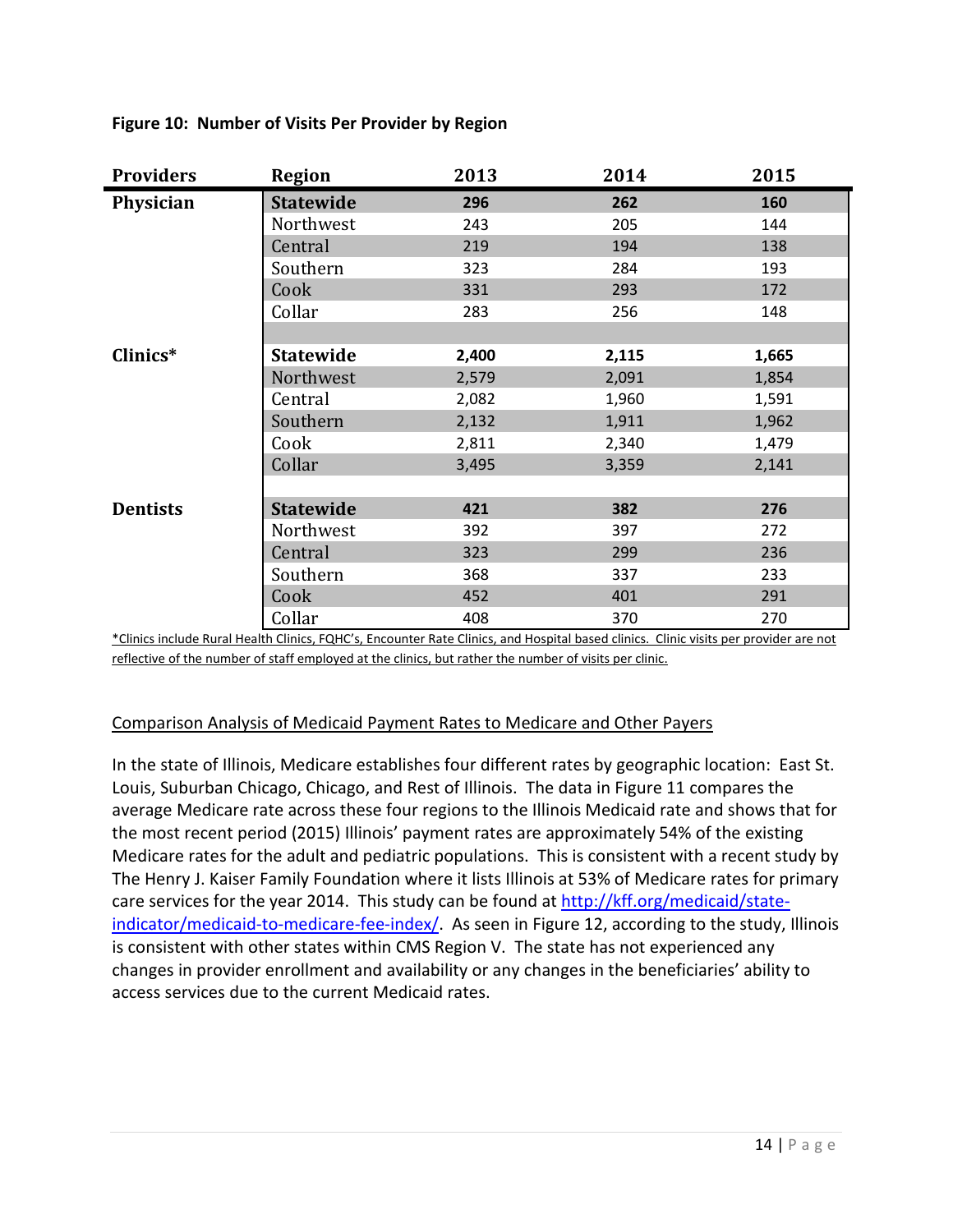|              |                                                 | <b>AVERAGE</b><br><b>MEDICARE</b> | <b>MEDICAID</b> | <b>MEDICAID</b> | <b>MEDICAID</b> | <b>Total</b>    | <b>MEDICAID</b> |
|--------------|-------------------------------------------------|-----------------------------------|-----------------|-----------------|-----------------|-----------------|-----------------|
| <b>HCPCS</b> |                                                 | Non-FAC.                          | <b>STATE</b>    | <b>ADD-ON</b>   | <b>ADD-ON</b>   | <b>MEDICAID</b> | AS % OF         |
| <b>CODE</b>  | <b>SHORT DESCRIPTION</b>                        | <b>PRICE</b>                      | <b>MAX</b>      | (CHILD)         | (ADULT)         | Rate            | <b>MEDICARE</b> |
| 99201        | Office/outpatient visit new                     | \$45.02                           | \$27.95         | \$1.60          | \$1.60          | \$29.55         | 66%             |
| 99202        | Office/outpatient visit new                     | \$76.81                           | \$32.00         | \$1.60          | \$1.60          | \$33.60         | 44%             |
| 99203        | Office/outpatient visit new                     | \$112.12                          | \$41.60         | \$1.95          | \$1.95          | \$43.55         | 39%             |
| 99204        | Office/outpatient visit new                     | \$171.12                          | \$66.40         | \$3.25          | \$3.25          | \$69.65         | 41%             |
| 99205        | Office/outpatient visit new                     | \$215.09                          | \$70.85         | \$3.25          | \$3.25          | \$74.10         | 34%             |
| 99211        | Office/outpatient visit est                     | \$20.14                           | \$12.30         | \$0.58          | \$0.58          | \$12.88         | 64%             |
| 99212        | Office/outpatient visit est                     | \$44.41                           | \$24.25         | \$1.40          | \$1.40          | \$25.65         | 58%             |
| 99213        | Office/outpatient visit est                     | \$74.82                           | \$28.35         | \$18.21         | \$18.21         | \$46.56         | 62%             |
| 99214        | Office/outpatient visit est                     | \$110.21                          | \$42.50         | \$30.47         | \$30.47         | \$72.97         | 66%             |
| 99215        | Office/outpatient visit est                     | \$148.98                          | \$48.00         | \$1.95          | \$1.95          | \$49.95         | 34%             |
| 99341        | Home visit new patient                          | \$57.23                           | \$27.95         | \$8.86          | \$8.86          | \$36.81         | 64%             |
| 99342        | Home visit new patient                          | \$82.38                           | \$37.40         | \$16.23         | \$16.23         | \$53.63         | 65%             |
| 99343        | Home visit new patient                          | \$135.39                          | \$54.90         | \$31.38         | \$31.38         | \$86.28         | 64%             |
| 99344        | Home visit new patient                          | \$189.42                          | \$70.55         | \$42.78         | \$42.78         | \$113.33        | 60%             |
| 99345        | Home visit new patient                          | \$229.94                          | \$85.55         | \$50.85         | \$50.85         | \$136.40        | 59%             |
| 99347        | Home visit est patient                          | \$57.58                           | \$24.25         | \$11.56         | \$11.56         | \$35.81         | 62%             |
| 99348        | Home visit est patient                          | \$87.60                           | \$31.30         | \$22.82         | \$22.82         | \$54.12         | 62%             |
| 99349        | Home visit est patient                          | \$133.21                          | \$47.50         | \$31.43         | \$31.43         | \$78.93         | 59%             |
| 99350        | Home visit est patient                          | \$185.11                          | \$68.85         | \$41.29         | \$41.29         | \$110.14        | 60%             |
|              | % of Medicare Using a State-wide Simple Average |                                   |                 |                 |                 |                 | 54%             |

#### **Figure 11: Illinois Medicaid Rates Compared to Medicare**

#### **Figure 12: State Medicaid Rates as a Percentage of Medicare Rates in 2014**

| <b>State</b>    | <b>Primary Care</b> |
|-----------------|---------------------|
| <b>Illinois</b> | 0.53                |
| Indiana         | 0.53                |
| Michigan        | 0.44                |
| Minnesota       | 0.71                |
| Ohio            | 0.57                |
| Wisconsin       | 0.58                |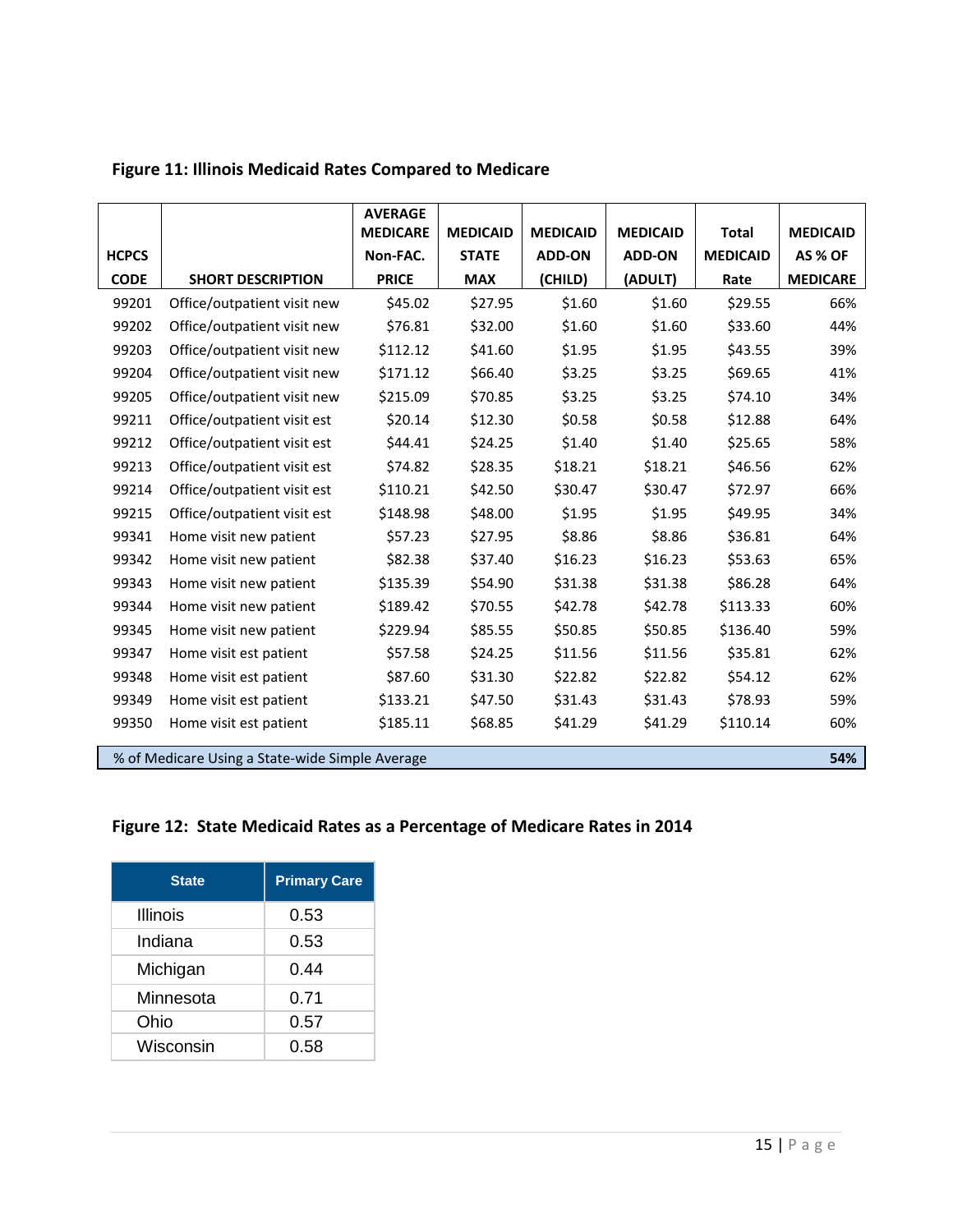Data sources: Medicaid provider enrollment system Medicaid claims payment data (MMIS) Results of CAHPS survey (access-related questions) CMS.Gov Physician Fee Schedule Illinois Medicaid Professional Fee Schedule The Kaiser Family Foundation KFF.org

## **Physician Specialist Services**

#### Availability of Physician Specialty Providers

The Department currently has over 120,000 enrolled providers that offer specialty services to those enrolled in Illinois' Medical Assistance programs throughout the state. While there are over 100 specialty categories ranging from internal medicine to neoplastic disorder, the Department selected the following five specialties for analysis based on significant levels of utilization: Anesthesiology, Cardiology, Endocrinology, Oncology, and Pediatrics.

As seen in Figure 13, the five specialties selected see a general increase in statewide provider enrollment from 2013 to 2015 ranging from a 3% increase in the number of Oncologists to a 16% increase in the number of Endocrinologists enrolled with the Department. Within each region, the enrollment numbers have either remained constant or seen increases. Neither of those trends indicates an access to care issue due to declining numbers of specialists enrolling with the Department.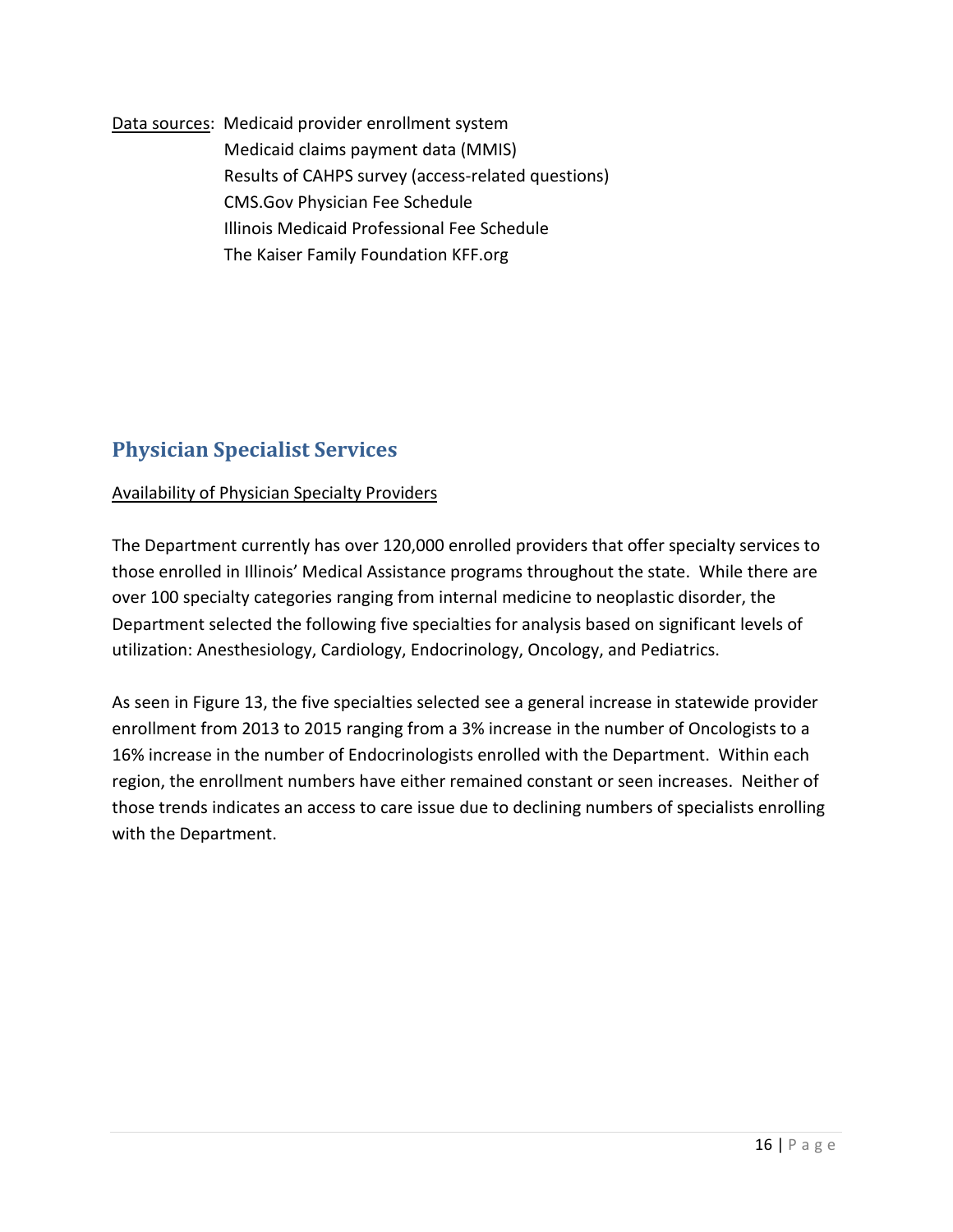| <b>Specialty</b>     | <b>Region</b>    | 2013           | 2014  | 2015  |
|----------------------|------------------|----------------|-------|-------|
| Anesthesiology       | <b>Statewide</b> | 2,214          | 2,299 | 2,313 |
|                      | Northwest        | 164            | 159   | 163   |
|                      | Central          | 129            | 134   | 134   |
|                      | Southern         | 72             | 67    | 72    |
|                      | Cook             | 546            | 579   | 607   |
|                      | Collar           | 646            | 669   | 669   |
|                      |                  |                |       |       |
| Cardiology           | <b>Statewide</b> | 368            | 381   | 393   |
|                      | Northwest        | 37             | 34    | 37    |
|                      | Central          | 52             | 53    | 53    |
|                      | Southern         | 22             | 24    | 27    |
|                      | Cook             | 172            | 178   | 182   |
|                      | Collar           | 85             | 92    | 94    |
|                      |                  |                |       |       |
| <b>Endocrinology</b> | <b>Statewide</b> | 171            | 187   | 198   |
|                      | Northwest        | 9              | 10    | 11    |
|                      | Central          | 21             | 23    | 22    |
|                      | Southern         | $\overline{7}$ | 6     | 8     |
|                      | Cook             | 91             | 100   | 108   |
|                      | Collar           | 43             | 48    | 49    |
|                      |                  |                |       |       |
| <b>Oncology</b>      | <b>Statewide</b> | 268            | 274   | 276   |
|                      | Northwest        | 36             | 37    | 37    |
|                      | Central          | 39             | 38    | 39    |
|                      | Southern         | 14             | 16    | 15    |
|                      | Cook             | 106            | 109   | 113   |
|                      | Collar           | 73             | 74    | 72    |
|                      |                  |                |       |       |
| <b>Pediatrics</b>    | <b>Statewide</b> | 2,294          | 2,386 | 2,522 |
|                      | Northwest        | 195            | 208   | 214   |
|                      | Central          | 163            | 173   | 176   |
|                      | Southern         | 114            | 117   | 114   |
|                      | Cook             | 1,223          | 1,270 | 1,374 |
|                      | Collar           | 599            | 618   | 644   |

**Figure 13: Number of Active Enrolled Specialty Providers by Region**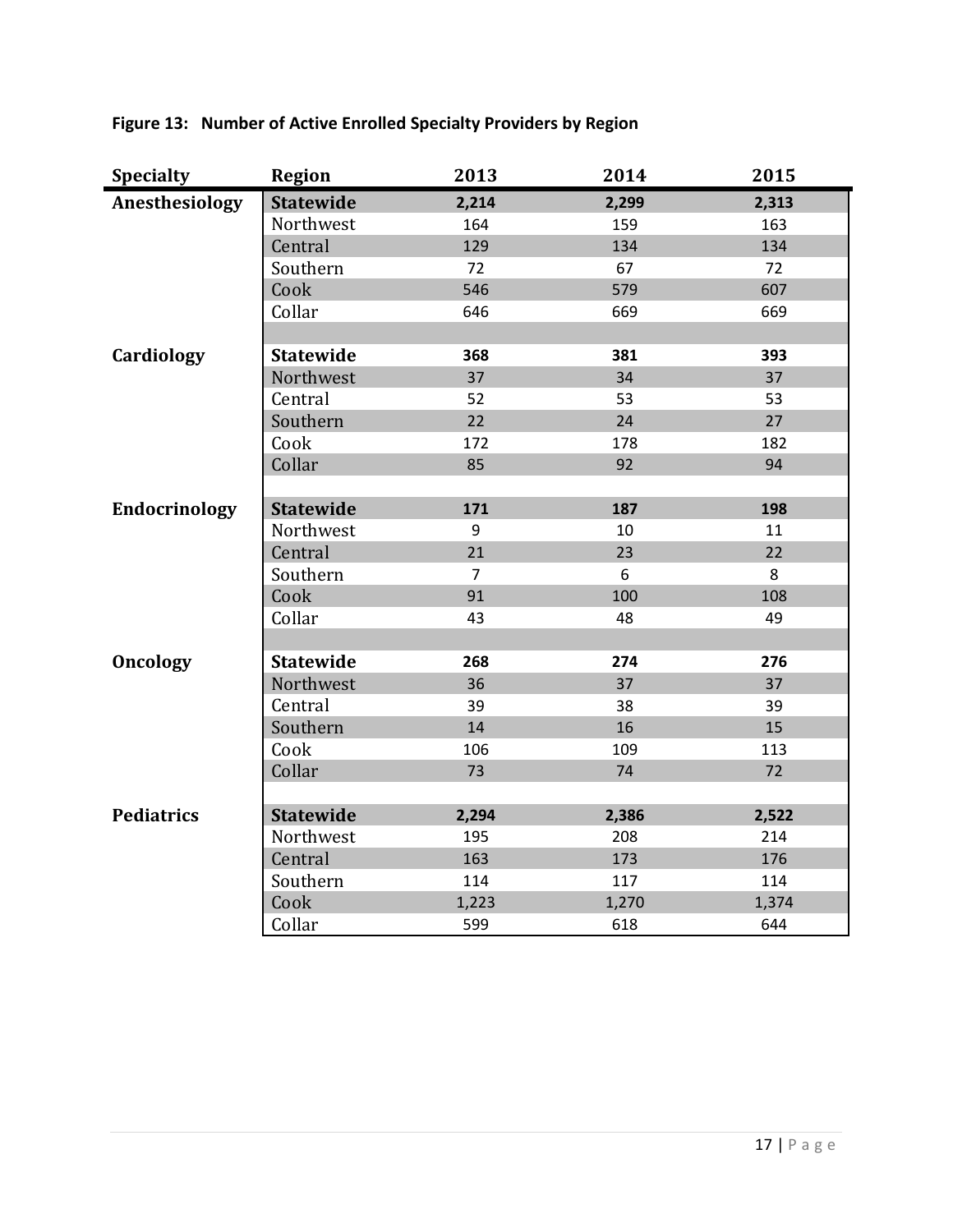#### Beneficiary Perceptions of Access to Care for Specialty Services

One focal point of the Illinois CAHPS report is the quality of and access to the various specialty doctors across Illinois. Again, Illinois' CAHPS report is based on services provided to children and asks for the parents' or caretakers' opinion on the specialists that they have utilized. In Figure 14 below, parents were asked to rate their child's specialist that is most often seen with 0 being the "worst specialist possible" and 10 being the "best specialist possible." The 2015 results show the Illinois Statewide Program Aggregate response rate with a 9 or 10 was 69.2%. That is nearly identical to the 2014 NCQA national average of 70%. The chart also shows that the top box response rate has not moved significantly from the 2013 response rate of 70%.

Figure 15 displays the results of the questions regarding access to specialized services for children with chronic conditions. For this chart, the parents or caretakers were asked how often was it easy to get special medical equipment or devices, how often was it easy to get therapy, and how often was it easy to get this treatment or counseling for their children. The acceptable responses were "Never, Sometimes, Usually, and Always". The top-box response was defined as answering either "Usually or Always". In 2015, for the Illinois Statewide Program Aggregate, the top-box response rate was 67.9%, down slightly from the 69.3% in 2013 and 11% lower than the national average of 79%.



**Figure 14: Ratings of Specialists Seen Most Often Top-Box Rates**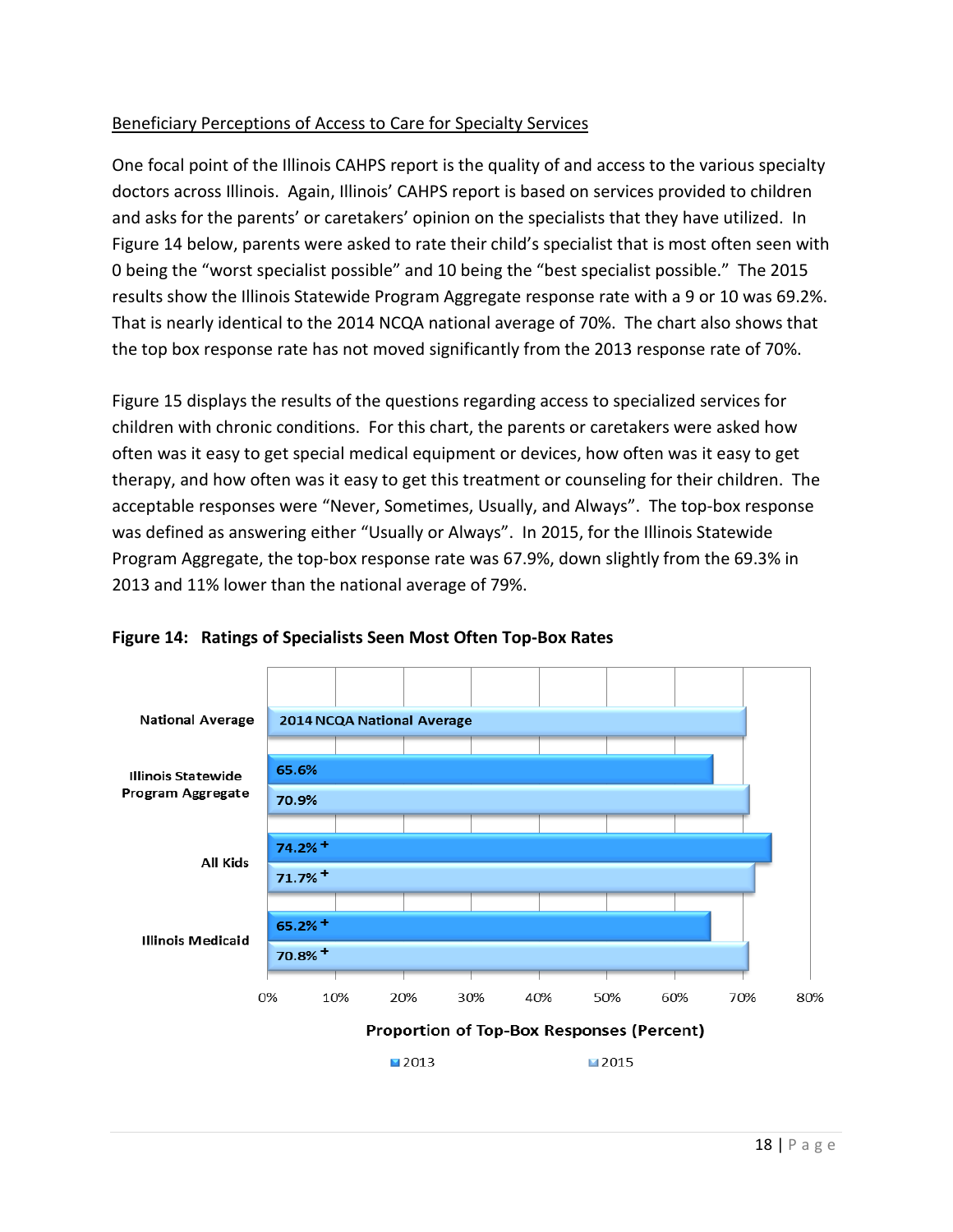

#### **Figure 15: Access to Specialized Services Top-Box Rates**

#### Utilization Data for Physician Specialist Providers

As stated in the Beneficiary Population section on page 3, the FFS enrollment has decreased dramatically from 2013 to 2015 due to the movement to enrollment into Medicaid Managed Care plans. Thus, the utilization numbers given in Figures 16 and 17 below reflect that transition as enrollment into managed care ramped up in 2014. It should be noted that while over 50% of enrollees have moved from FFS coverage to Managed Care from 2013 to 2015, the number of FFS patient visits as seen in Figure 16 has not dropped proportionately. This, as well as the increase in providers in Figure 12, can be attributed in part to the efforts of Managed Care companies to contract with providers that were not previously enrolled to provide services to Medicaid enrollees, thus broadening the Medicaid provider network. Figure 17 below shows the number of unique individuals that utilized services by type of provider within geographic regions.

It should be noted that with the addition of the Affordable Care Act population in 2014, the demographics of the populations covered by the Illinois Medical Assistance programs changed significantly from being primarily children to a heavier mix of adult clients. Thus, the adult oriented specialty services such as cardiology sees an increase in unique users and patient visits in 2014. Pediatrics though sees the expected decrease in unique users and patient visits as the FFS population transitioned to managed care.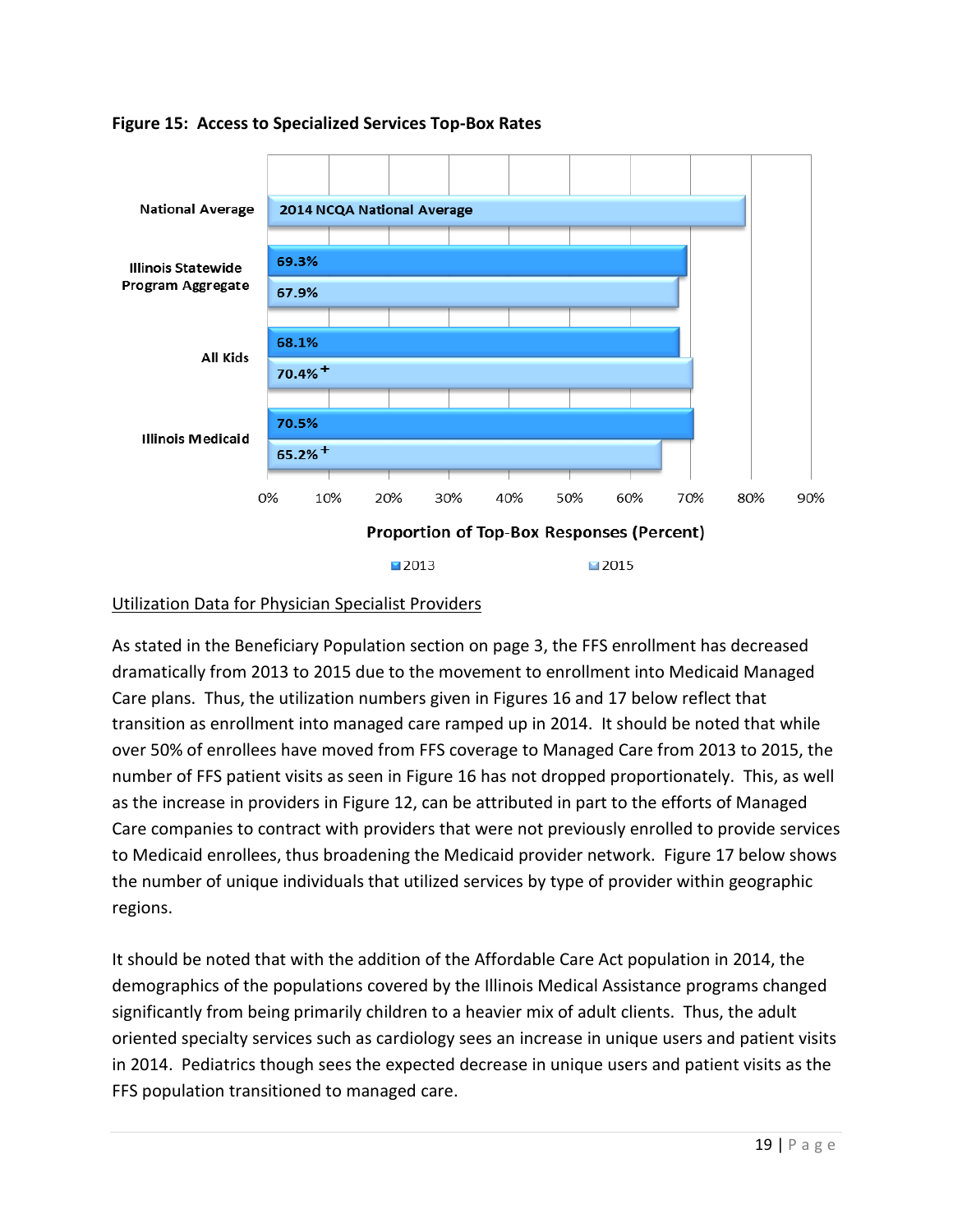| <b>Specialty</b>     | <b>Region</b>    | 2013      | 2014      | 2015      |
|----------------------|------------------|-----------|-----------|-----------|
| Anesthesiology       | <b>Statewide</b> | 348,914   | 348,140   | 317,185   |
|                      | Northwest        | 42,386    | 39,320    | 36,450    |
|                      | Central          | 42,373    | 40,180    | 36,155    |
|                      | Southern         | 18,801    | 21,123    | 22,524    |
|                      | Cook             | 131,378   | 128,974   | 117,088   |
|                      | Collar           | 113,976   | 118,543   | 104,968   |
|                      |                  |           |           |           |
| Cardiology           | <b>Statewide</b> | 307,821   | 318,496   | 309,342   |
|                      | Northwest        | 24,560    | 27,565    | 27,908    |
|                      | Central          | 42,168    | 41,345    | 38,361    |
|                      | Southern         | 24,705    | 25,979    | 32,019    |
|                      | Cook             | 141,579   | 148,393   | 146,885   |
|                      | Collar           | 74,809    | 75,214    | 64,169    |
|                      |                  |           |           |           |
| <b>Endocrinology</b> | <b>Statewide</b> | 63,636    | 68,303    | 64,575    |
|                      | Northwest        | 3,581     | 3,774     | 3,507     |
|                      | Central          | 6,433     | 6,183     | 5,853     |
|                      | Southern         | 5,349     | 3,531     | 2,378     |
|                      | Cook             | 36,766    | 39,207    | 39,688    |
|                      | Collar           | 11,507    | 15,608    | 13,149    |
|                      |                  |           |           |           |
| Oncology             | <b>Statewide</b> | 139,824   | 131,541   | 119,339   |
|                      | Northwest        | 20,153    | 19,586    | 19,185    |
|                      | Central          | 31,363    | 27,107    | 23,194    |
|                      | Southern         | 10,871    | 10,410    | 9,329     |
|                      | Cook             | 45,183    | 45,575    | 39,906    |
|                      | Collar           | 32,254    | 28,863    | 27,725    |
|                      |                  |           |           |           |
| <b>Pediatrics</b>    | <b>Statewide</b> | 8,669,500 | 8,102,638 | 5,722,899 |
|                      | Northwest        | 831,629   | 765,106   | 492,466   |
|                      | Central          | 693,773   | 669,289   | 454,443   |
|                      | Southern         | 525,657   | 501,799   | 282,075   |
|                      | Cook             | 4,134,539 | 3,819,880 | 3,025,079 |
|                      | Collar           | 2,483,902 | 2,346,564 | 1,468,836 |

**Figure 16: Number of Patient Visits for Physician Specialists by Region**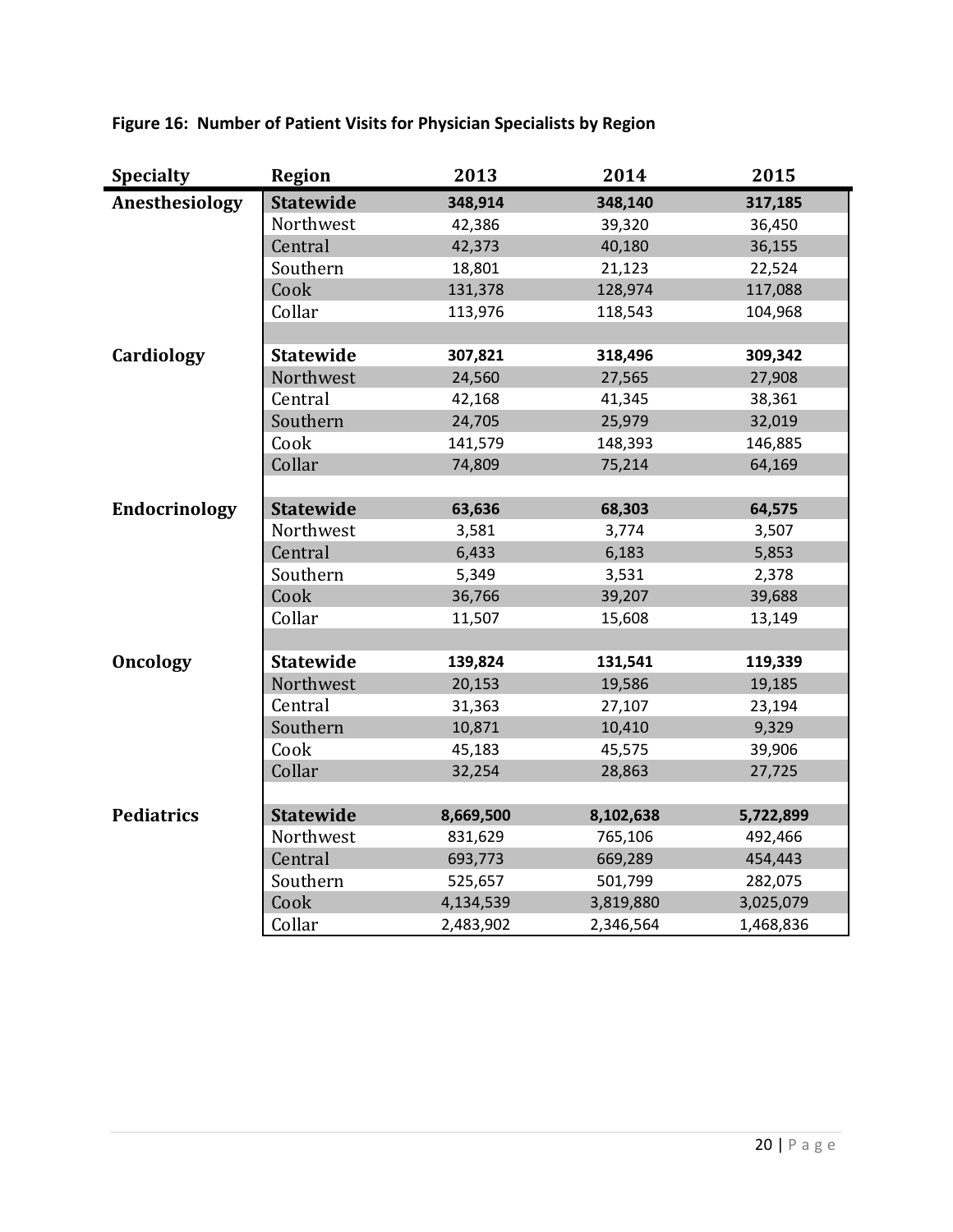| <b>Specialty</b>  | <b>Region</b>    | 2013    | 2014    | 2015    |
|-------------------|------------------|---------|---------|---------|
| Anesthesiology    | <b>Statewide</b> | 215,592 | 217,940 | 200,373 |
|                   | Northwest        | 27,789  | 26,103  | 23,903  |
|                   | Central          | 28,134  | 26,815  | 24,143  |
|                   | Southern         | 11,867  | 12,937  | 12,722  |
|                   | Cook             | 72,216  | 75,444  | 72,983  |
|                   | Collar           | 75,586  | 76,641  | 66,622  |
|                   |                  |         |         |         |
| Cardiology        | <b>Statewide</b> | 121,279 | 127,340 | 130,312 |
|                   | Northwest        | 11,639  | 12,799  | 13,396  |
|                   | Central          | 16,965  | 17,644  | 17,179  |
|                   | Southern         | 10,373  | 11,542  | 13,329  |
|                   | Cook             | 54,909  | 56,782  | 59,431  |
|                   | Collar           | 27,393  | 28,573  | 26,977  |
|                   |                  |         |         |         |
| Endocrinology     | <b>Statewide</b> | 24,299  | 27,010  | 28,982  |
|                   | Northwest        | 1,516   | 1,781   | 1,620   |
|                   | Central          | 2,832   | 3,002   | 2,898   |
|                   | Southern         | 1,763   | 1,614   | 1,442   |
|                   | Cook             | 13,051  | 14,653  | 17,369  |
|                   | Collar           | 5,137   | 5,960   | 5,653   |
|                   |                  |         |         |         |
| <b>Oncology</b>   | <b>Statewide</b> | 26,024  | 25,846  | 25,607  |
|                   | Northwest        | 3,395   | 3,384   | 3,618   |
|                   | Central          | 4,033   | 3,912   | 3,673   |
|                   | Southern         | 2,161   | 2,193   | 2,162   |
|                   | Cook             | 10,316  | 10,329  | 10,343  |
|                   | Collar           | 6,119   | 6,028   | 5,811   |
|                   |                  |         |         |         |
| <b>Pediatrics</b> | <b>Statewide</b> | 893,995 | 878,373 | 846,674 |
|                   | Northwest        | 88,420  | 88,736  | 84,901  |
|                   | Central          | 75,845  | 73,962  | 70,185  |
|                   | Southern         | 56,968  | 56,867  | 51,790  |
|                   | Cook             | 424,008 | 417,238 | 412,353 |
|                   | Collar           | 248,754 | 241,570 | 227,445 |

**Figure 17: Number of Unique Users of Physician Specialists by Region**

In Figure 18 below, statewide ratios of visits per provider have decreased from 2013 to 2015 and for most regions the ratio is highest in 2013 across all five specialties. The exceptions are anesthesiologists in the southern region, which has seen a 20% increase and cardiologists in the northwest and southern regions, with increases of 13% and 5% respectively. These increases are due to the influx of adults into the Medical Assistance programs due to the ACA and will be areas that the Department will monitor moving forward. In all other specialist/region combinations, like the statewide numbers, the ratio decreases from 2013 to 2015. This is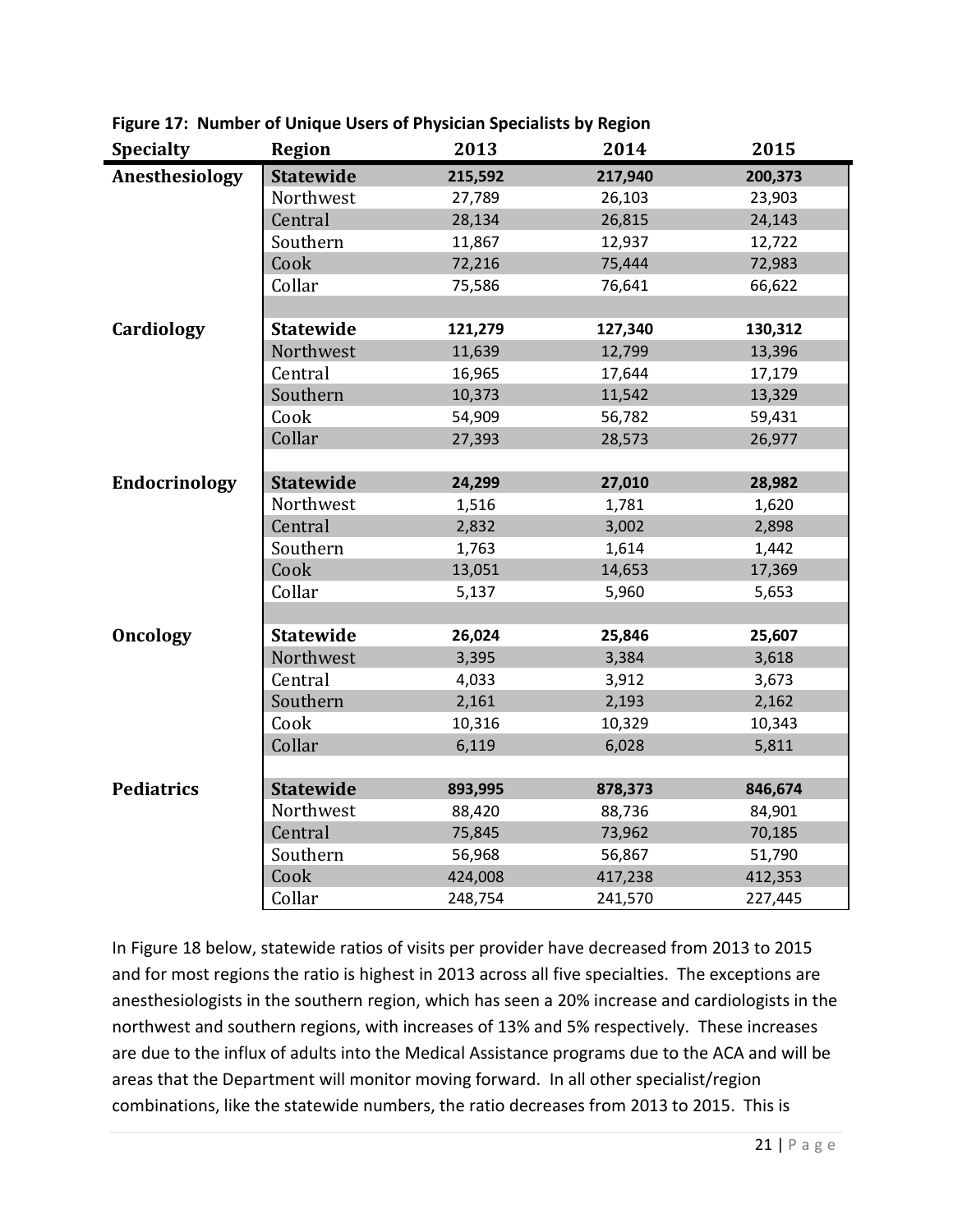primarily due to the movement of Illinois Medicaid clients moving from fee-for-service coverage to being covered by managed care entities as well as the increase in provider enrollment across the board as seen in Figure 12 above. The utilization data displays a couple areas that need monitoring in the future but in total, does not indicate access to care issues for specialty services at this time.

| <b>Specialty</b>  | <b>Region</b>    | 2013  | 2014  | 2015  |
|-------------------|------------------|-------|-------|-------|
| Anesthesiology    | <b>Statewide</b> | 224   | 217   | 193   |
|                   | Northwest        | 258   | 247   | 224   |
|                   | Central          | 328   | 300   | 270   |
|                   | Southern         | 261   | 315   | 313   |
|                   | Cook             | 241   | 223   | 193   |
|                   | Collar           | 176   | 177   | 157   |
|                   |                  |       |       |       |
| Cardiology        | <b>Statewide</b> | 836   | 836   | 787   |
|                   | Northwest        | 664   | 811   | 754   |
|                   | Central          | 811   | 780   | 724   |
|                   | Southern         | 1,123 | 1,082 | 1,186 |
|                   | Cook             | 823   | 834   | 807   |
|                   | Collar           | 880   | 818   | 683   |
|                   |                  |       |       |       |
| Endocrinology     | <b>Statewide</b> | 372   | 365   | 326   |
|                   | Northwest        | 398   | 377   | 319   |
|                   | Central          | 306   | 269   | 266   |
|                   | Southern         | 764   | 589   | 297   |
|                   | Cook             | 404   | 392   | 367   |
|                   | Collar           | 268   | 325   | 268   |
|                   |                  |       |       |       |
| <b>Oncology</b>   | <b>Statewide</b> | 522   | 480   | 432   |
|                   | Northwest        | 560   | 529   | 519   |
|                   | Central          | 804   | 713   | 595   |
|                   | Southern         | 777   | 651   | 622   |
|                   | Cook             | 426   | 418   | 353   |
|                   | Collar           | 442   | 390   | 385   |
|                   |                  |       |       |       |
| <b>Pediatrics</b> | <b>Statewide</b> | 3,779 | 3,396 | 2,269 |
|                   | Northwest        | 4,265 | 3,678 | 2,301 |
|                   | Central          | 4,256 | 3,869 | 2,582 |
|                   | Southern         | 4,611 | 4,289 | 2,474 |
|                   | Cook             | 3,381 | 3,008 | 2,202 |
|                   | Collar           | 4,147 | 3,797 | 2,281 |

#### **Figure 18: Number of Physician Specialist Visits per Provider by Region**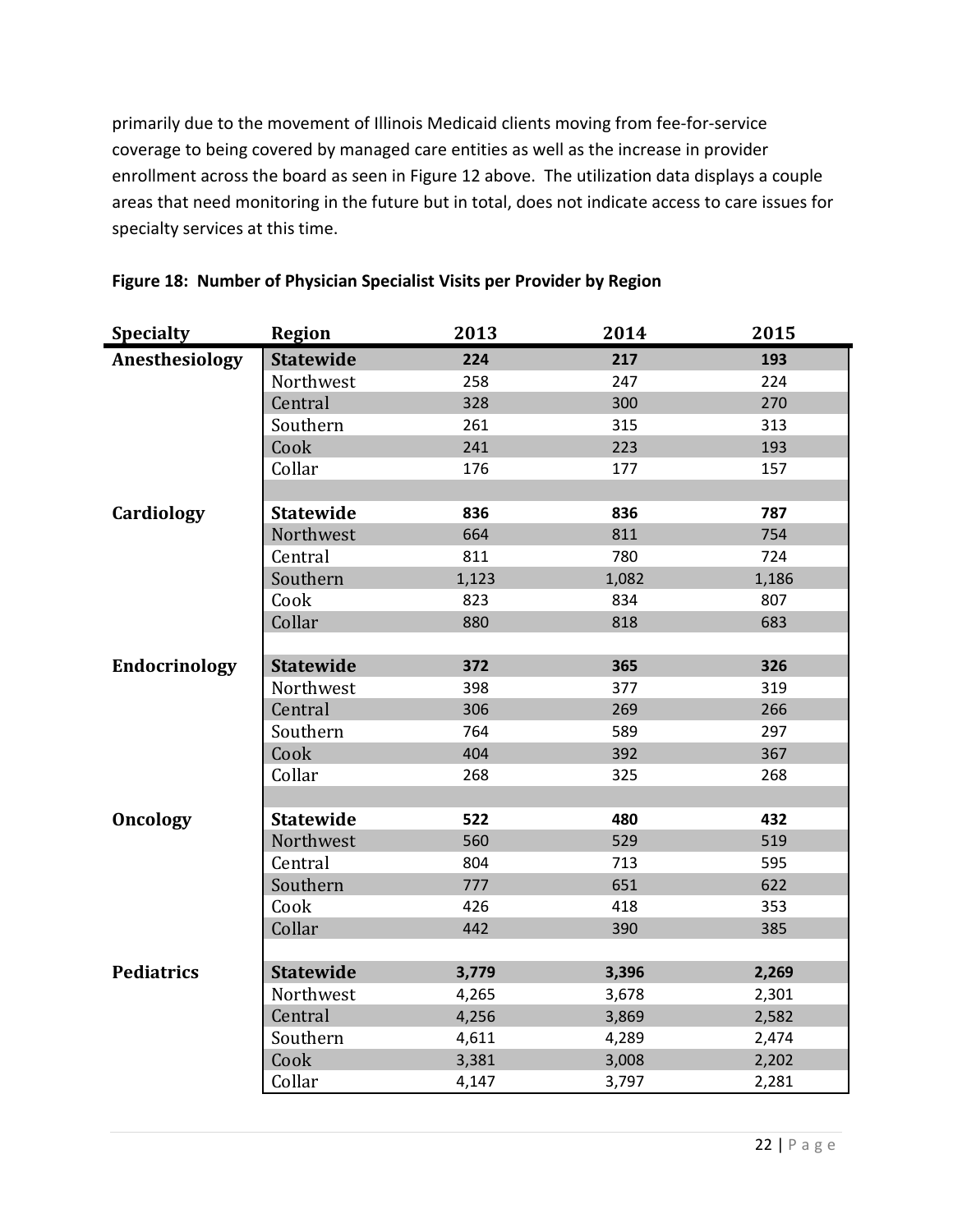#### **Comparison Analysis of Medicaid Payment Rates to Medicare and Other Payers**

In the state of Illinois, Medicare establishes four different rates by geographic location: East St. Louis, Suburban Chicago, Chicago, and Rest of Illinois. The data in Figure 19 compares the average Medicare rate across these four regions to the Illinois Medicaid rate and shows that for the most recent period (2015) Illinois' payment rates are approximately 67% of the existing Medicare rates for the adult and pediatric populations for some of the more frequently billed procedure codes. In addition, the rate comparison in Figure 11 for the primary care physicians is applicable to the office visit reimbursement of specialists.

|              |                                                 | <b>AVERAGE</b>  |                 |                 |                 |                 |                 |
|--------------|-------------------------------------------------|-----------------|-----------------|-----------------|-----------------|-----------------|-----------------|
|              |                                                 | <b>MEDICARE</b> | <b>MEDICAID</b> | <b>MEDICAID</b> | <b>MEDICAID</b> | <b>Total</b>    | <b>MEDICAID</b> |
| <b>HCPCS</b> |                                                 | Non-FAC.        | <b>STATE</b>    | <b>ADD-ON</b>   | <b>ADD-ON</b>   | <b>MEDICAID</b> | AS % OF         |
| <b>CODE</b>  | <b>SHORT DESCRIPTION</b>                        | <b>PRICE</b>    | <b>MAX</b>      | (CHILD)         | (ADULT)         | Rate            | <b>MEDICARE</b> |
| 36620        | Insertion catheter artery                       | \$55.30         | \$37.40         |                 |                 | \$37.40         | 67.64%          |
| 62311        | Inject spine lumbar/sacral                      | \$227.55        | \$86.00         |                 |                 | \$86.00         | 37.79%          |
| 93000        | Electrocardiogram complete                      | \$17.57         | \$22.15         |                 |                 | \$22.15         | 126.10%         |
| 93010        | Electrocardiogram report                        | \$8.85          | \$11.05         |                 |                 | \$11.05         | 124.82%         |
| 93016        | Cardiovascular stress test                      | \$23.08         | \$21.60         |                 |                 | \$21.60         | 93.59%          |
| 93018        | Cardiovascular stress test                      | \$14.95         | \$22.15         |                 |                 | \$22.15         | 148.19%         |
| 93306        | Tte w/doppler complete                          | \$65.77         | \$91.00         |                 |                 | \$91.00         | 138.37%         |
| 93306        | Tte w/doppler complete                          | \$163.67        | \$91.00         |                 |                 | \$91.00         | 55.60%          |
| 93306        | Tte w/doppler complete                          | \$229.44        | \$91.00         |                 |                 | \$91.00         | 39.66%          |
| 96367        | Tx/proph/dg addl seq iv inf                     | \$30.98         | \$19.11         |                 |                 | \$19.11         | 61.69%          |
| 96372        | Ther/proph/diag inj sc/im                       | \$25.42         | \$9.81          |                 |                 | \$9.81          | 38.60%          |
| 96413        | Chemo iv infusion 1 hr                          | \$136.54        | \$25.40         |                 |                 | \$25.40         | 18.60%          |
| 99204        | Office/outpatient visit new                     | \$171.12        | \$66.40         | \$3.25          | \$3.25          | \$69.65         | 40.70%          |
| 99212        | Office/outpatient visit est                     | \$44.41         | \$24.25         | \$1.40          | \$1.40          | \$25.65         | 57.76%          |
| 99213        | Office/outpatient visit est                     | \$74.82         | \$28.35         | \$18.21         | \$18.21         | \$46.56         | 62.23%          |
| 99214        | Office/outpatient visit est                     | \$110.21        | \$42.50         | \$30.47         | \$30.47         | \$72.97         | 66.21%          |
| 99215        | Office/outpatient visit est                     | \$148.98        | \$48.00         | \$1.95          | \$1.95          | \$49.95         | 33.53%          |
| 99223        | Subsequent hospital care                        | \$108.47        | \$69.00         |                 |                 | \$69.00         | 63.61%          |
| 99232        | Subsequent hospital care                        | \$74.97         | \$24.90         |                 |                 | \$24.90         | 33.21%          |
| 99233        | Subsequent hospital care                        | \$108.47        | \$35.05         |                 |                 | \$35.05         | 32.31%          |
|              | % of Medicare Using a State-wide Simple Average |                 |                 |                 |                 |                 | 67%             |

#### **Figure 19: Illinois Medicaid Rates Compared to Medicare**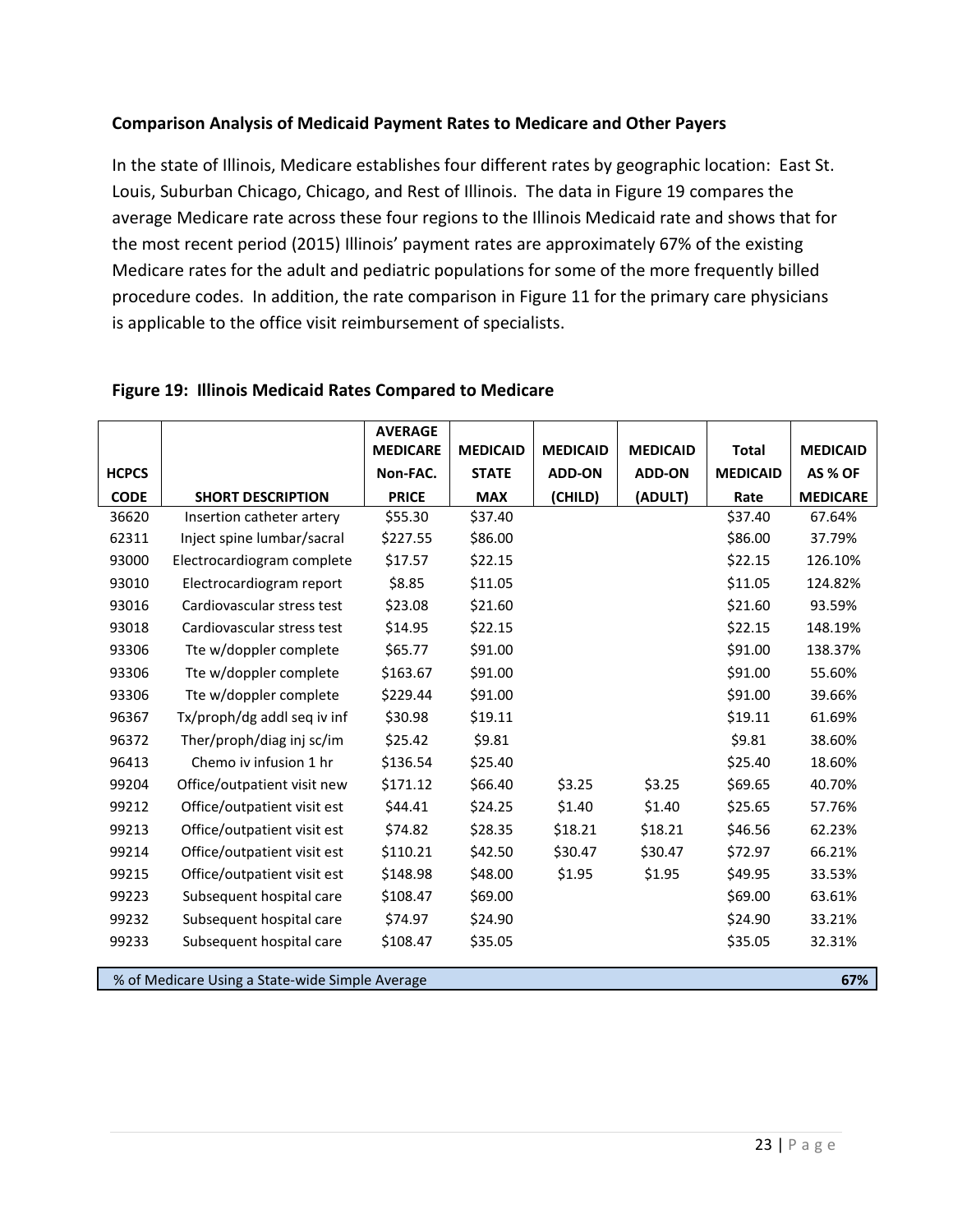Data sources: Medicaid provider enrollment system Medicaid claims payment data (MMIS) Results of CAHPS survey (access-related questions) CMS.Gov Physician Fee Schedule Illinois Medicaid Professional Fee Schedule

## **Home Health Services**

#### Availability of Home Health Services Providers

Throughout the state, home health agencies are the primary provider of home health services. In some areas of the state, certified local public health departments and community health agencies also have provided home health services from 2013 to 2015. According to the enrollment data in Figure 20, the number of certified local public health departments and community health agencies that are providing home health services has primarily remained flat over the three year period while the number of enrolled home health agencies providing home health services has decreased slightly. By diving deeper into the enrollment numbers by region, the larger decline is occurring in the northwest and cook regions with gains in the collar region. This decline in the number of active providers alone does not signal an access to care issue but should be monitored if utilization numbers are trending upwards at the same time. Utilization data is discussed later in this section.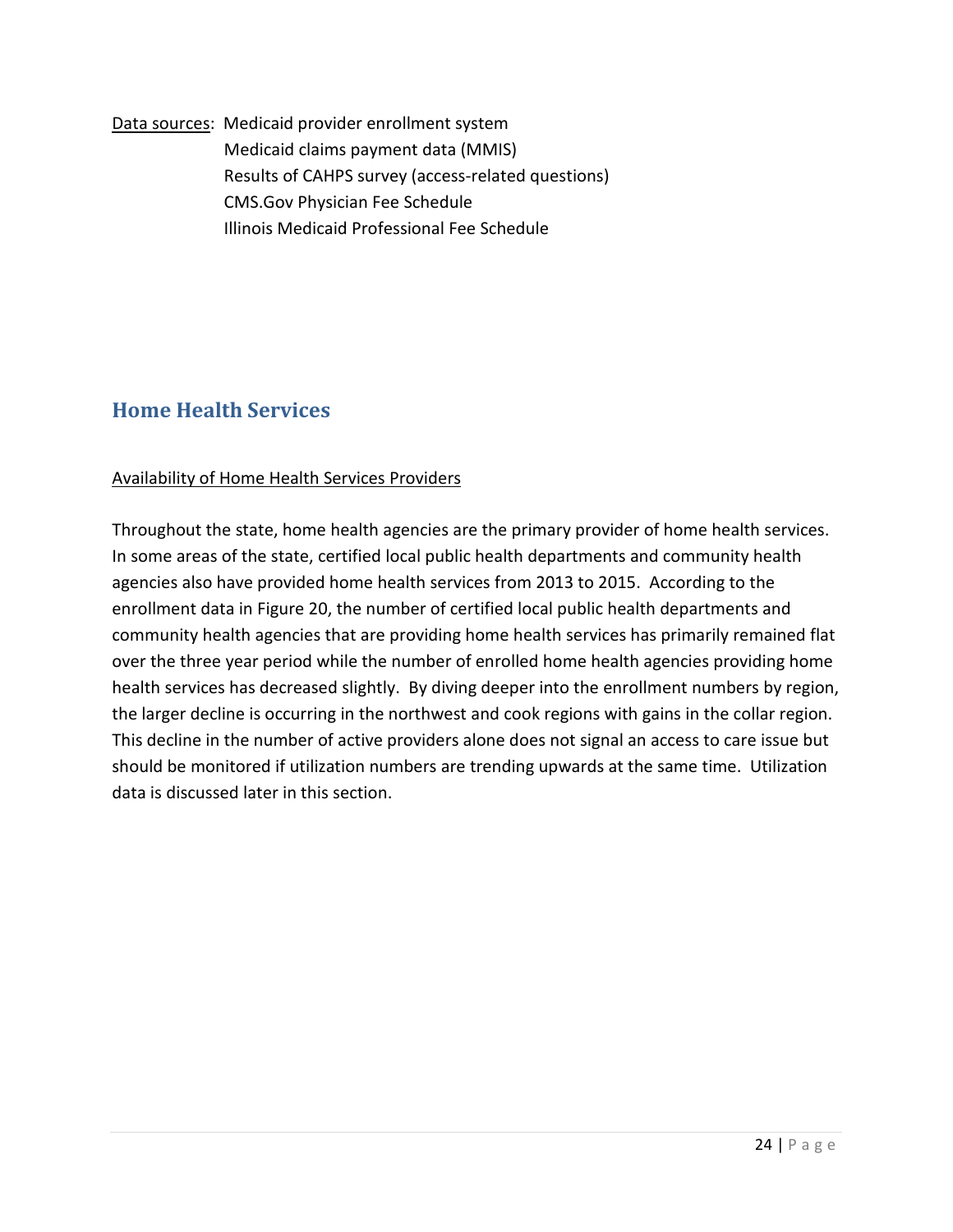| <b>Provider Type</b>   | <b>Region</b>    | 2013     | 2014         | 2015           |
|------------------------|------------------|----------|--------------|----------------|
| <b>Certified Local</b> | <b>Statewide</b> | 20       | 19           | 18             |
| <b>Public Health</b>   | Northwest        | 4        | 4            | 2              |
| <b>Department</b>      | Central          | 9        | 8            | 7              |
|                        | Southern         | 7        | 6            | 7              |
|                        | Collar           | $\Omega$ | $\mathbf{1}$ | $\overline{2}$ |
|                        |                  |          |              |                |
| Community              | <b>Statewide</b> | 5        | 5            | 5              |
| <b>Health Agencies</b> | Northwest        |          | 1            | 1              |
|                        | Central          |          | $\mathbf{1}$ | 1              |
|                        | Collar           | 3        | 3            | 3              |
|                        |                  |          |              |                |
| <b>Home Health</b>     | <b>Statewide</b> | 248      | 271          | 238            |
| <b>Agencies</b>        | Northwest        | 39       | 35           | 34             |
|                        | Central          | 24       | 25           | 21             |
|                        | Southern         | 28       | 27           | 26             |
|                        | Cook             | 103      | 115          | 97             |
|                        | Collar           | 54       | 69           | 60             |

**Figure 20: Number of Active Enrolled Home Health Services Providers by Region**

#### Beneficiary perceptions of access to care for home health services

The Illinois CAHPS report does not focus on home health services. According to the June 2016 Specialist and PCP Search Report from the beneficiary hotline, less than 1% of calls were for inhome care. The final report will incorporate any beneficiary comments received from the public during the 30 day posting period.

#### Utilization Data for Home Health Services

As stated in the Beneficiary Population section on page 3, the FFS enrollment has decreased dramatically from 2013 to 2015 due to the movement to enrollment into Medicaid Managed Care plans. Thus, the utilization numbers given in Figures 21 and 22 below reflect that transition as enrollment into managed care ramped up in 2014. It should be noted that while over 50% of enrollees have moved from FFS coverage to Managed Care from 2013 to 2015, the number of FFS patient visits as seen in Figure 21 has not dropped proportionately. The Community Health Agencies have only seen a 10% reduction is visits statewide while the Home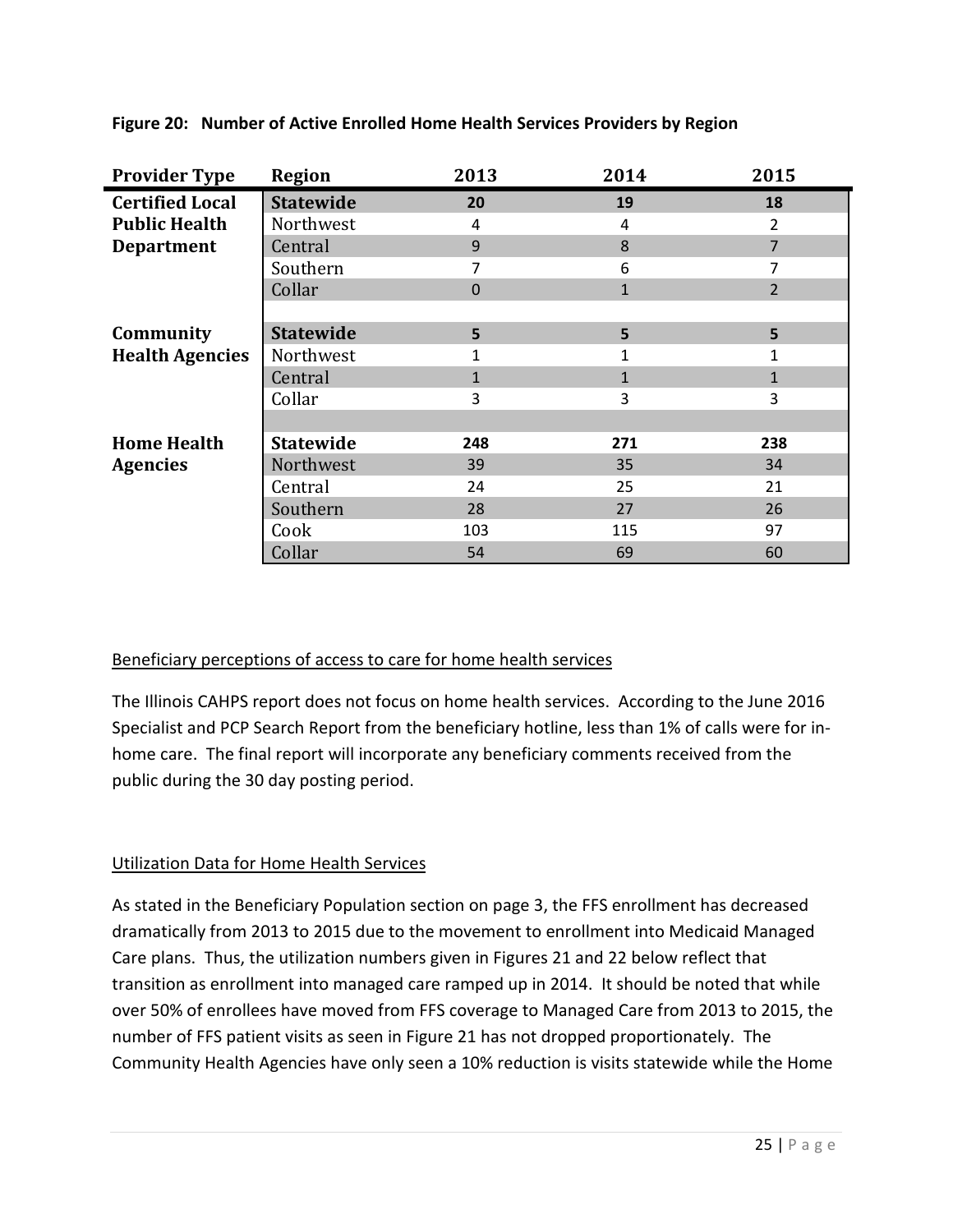Health Agencies, the primary supplier of these services, has seen a 40% reduction, signaling that those remaining in FFS have greater access to these services.

Figure 21 below shows the number of unique individuals that utilized services by type of provider within geographic regions. Note that in Figures 21 and 22, the utilization data for Certified Local Public Health Departments for the Collar region has been removed due to the low numbers of individuals utilizing those providers to safeguard against publishing potentially identifiable information.

| <b>Provider Type</b>   | <b>Region</b>    | 2013   | 2014   | 2015   |
|------------------------|------------------|--------|--------|--------|
| <b>Certified Local</b> | <b>Statewide</b> | 860    | 423    | 476    |
| <b>Public Health</b>   | Northwest        | 101    | 53     | 10     |
| <b>Department</b>      | Central          | 310    | 135    | 176    |
|                        | Southern         | 449    | 235    | 290    |
|                        |                  |        |        |        |
| Community              | <b>Statewide</b> | 6,815  | 5,706  | 6,102  |
| <b>Health Agencies</b> | Northwest        | 2,505  | 2,744  | 2,407  |
|                        | Central          | 141    | 199    | 104    |
|                        | Collar           | 4,169  | 2,763  | 3,591  |
|                        |                  |        |        |        |
| <b>Home Health</b>     | <b>Statewide</b> | 65,631 | 58,845 | 38,711 |
| <b>Agencies</b>        | Northwest        | 9,110  | 7,031  | 5,451  |
|                        | Central          | 7,555  | 5,044  | 3,495  |
|                        | Southern         | 7,763  | 5,494  | 4,795  |
|                        | Cook             | 26,661 | 26,999 | 15,709 |
|                        | Collar           | 14,542 | 14,277 | 9,261  |

#### **Figure 21: Number of Patient Visits for Home Health Services by Region**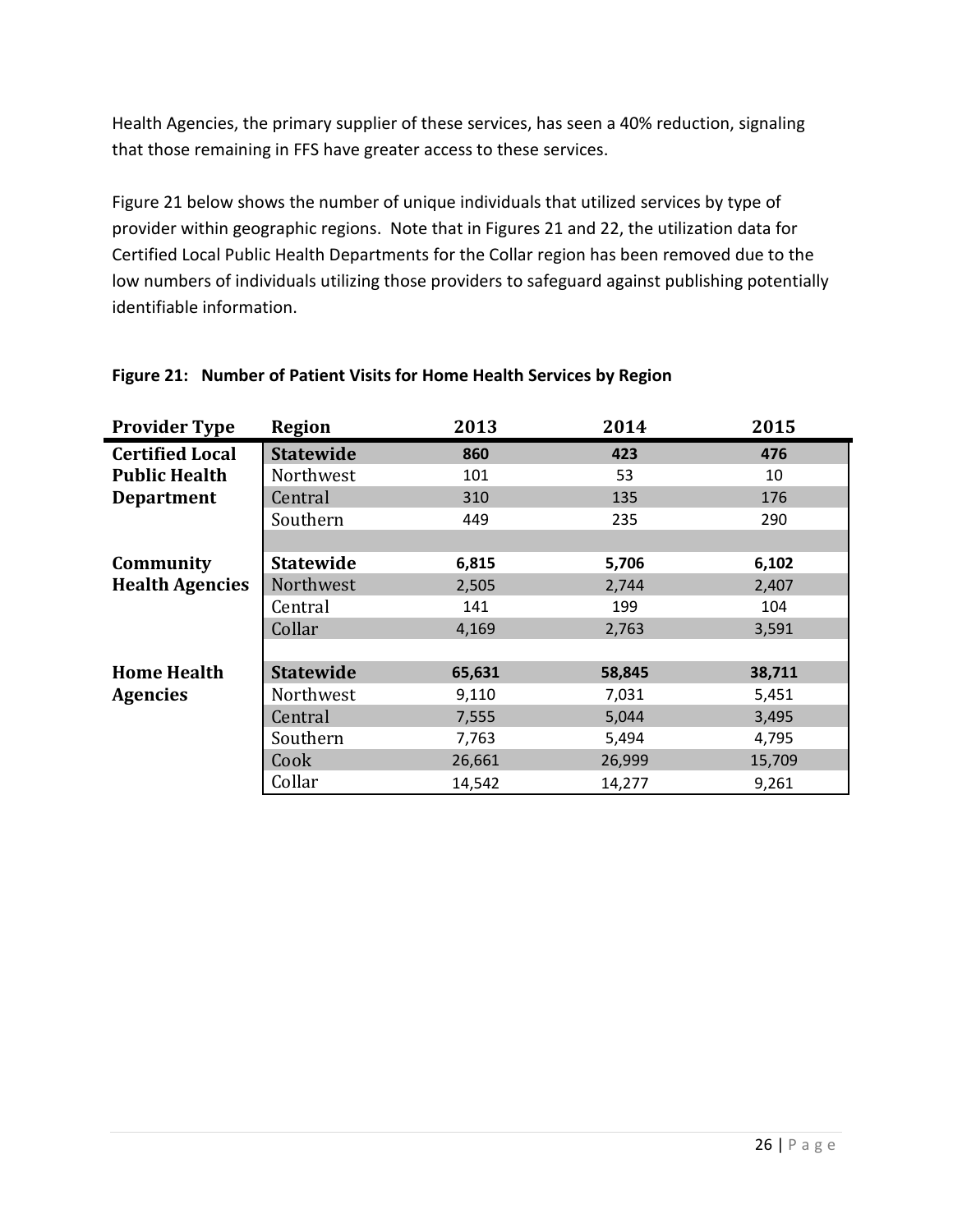| <b>Provider Type</b>   | <b>Region</b>    | 2013   | 2014   | 2015  |
|------------------------|------------------|--------|--------|-------|
| <b>Certified Local</b> | <b>Statewide</b> | 279    | 133    | 142   |
| <b>Public Health</b>   | Northwest        | 55     | 23     | 5     |
| <b>Department</b>      | Central          | 102    | 49     | 54    |
|                        | Southern         | 122    | 61     | 83    |
|                        |                  |        |        |       |
| Community              | <b>Statewide</b> | 911    | 754    | 699   |
| <b>Health Agencies</b> | Northwest        | 526    | 457    | 432   |
|                        | Central          | 35     | 44     | 35    |
|                        | Collar           | 350    | 253    | 232   |
|                        |                  |        |        |       |
| <b>Home Health</b>     | <b>Statewide</b> | 13,606 | 13,055 | 9,553 |
| <b>Agencies</b>        | Northwest        | 2,172  | 1,870  | 1,504 |
|                        | Central          | 1,955  | 1,485  | 1,217 |
|                        | Southern         | 1,915  | 1,304  | 1,181 |
|                        | Cook             | 3,906  | 4,634  | 2,963 |
|                        | Collar           | 3,658  | 3,762  | 2,688 |

**Figure 22: Number of Unique Users of Home Health Services by Region**

As noted in the 'Availability of Home Health Services Providers' section of this report, the decrease in active, enrolled home health services providers could be a signal of access to care issues if it was accompanied with higher utilizations numbers. As seen in Figures 21 and 22 above, that is not the case as FFS utilization has dropped with the movement to managed care. In fact, the number of home health services visits per provider has decreased in every region of the state for each provider type listed in Figure 23. Home Health Agencies and Community Health Agencies have seen a decrease of 38% and 10% respectively. This data does not signal any access to care issues for home health services.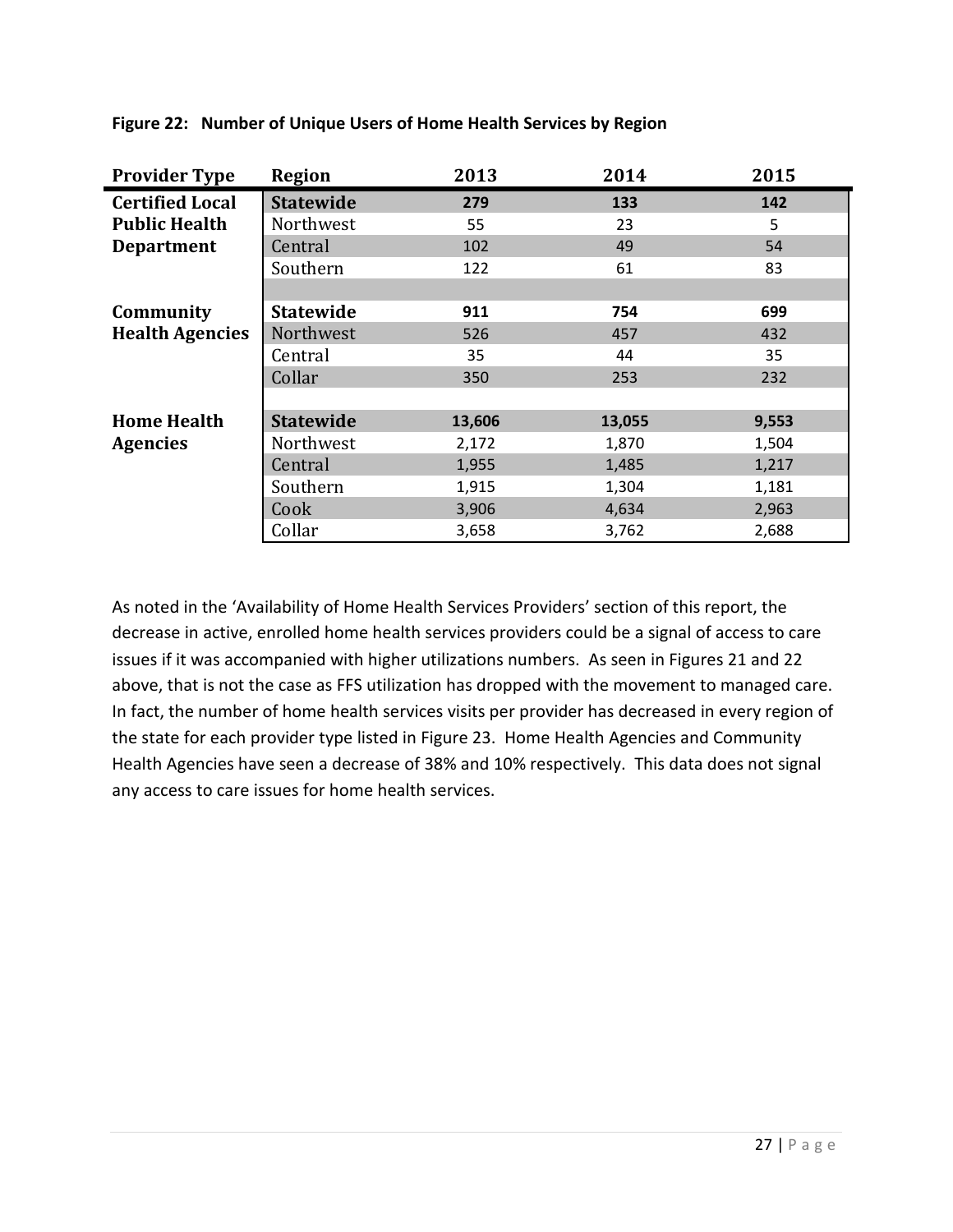| <b>Provider Type</b>   | <b>Region</b>    | 2013  | 2014  | 2015  |
|------------------------|------------------|-------|-------|-------|
| <b>Certified Local</b> | <b>Statewide</b> | 43    | 22    | 27    |
| <b>Public Health</b>   | Northwest        | 25    | 13    | 5     |
| <b>Department</b>      | Central          | 34    | 17    | 25    |
|                        | Southern         | 64    | 39    | 41    |
|                        |                  |       |       |       |
| Community              | <b>Statewide</b> | 1,363 | 1,141 | 1,220 |
| <b>Health Agencies</b> | Northwest        | 2,505 | 2,744 | 2,407 |
|                        | Central          | 141   | 199   | 104   |
|                        | Collar           | 1,390 | 921   | 1,197 |
|                        |                  |       |       |       |
| <b>Home Health</b>     | <b>Statewide</b> | 265   | 217   | 163   |
| <b>Agencies</b>        | Northwest        | 234   | 201   | 160   |
|                        | Central          | 315   | 202   | 166   |
|                        | Southern         | 277   | 203   | 184   |
|                        | Cook             | 259   | 235   | 162   |
|                        | Collar           | 269   | 207   | 154   |

**Figure 23: Number of Visits per Home Health Services Provider by Region**

#### **Comparison Analysis of Medicaid Payment Rates to Medicare and Other Payers**

In the state of Illinois, Medicare establishes four different rates by geographic location: East St. Louis, Suburban Chicago, Chicago, and Rest of Illinois. The data in Figure 24 compares the average Medicare rate across these four regions for commonly billed procedure codes to the Illinois Medicaid rate and shows that for the most recent period (2015) Illinois' payment rates range from 44% to 114% of Medicare rates with a simple average across the comparable rates of 69%.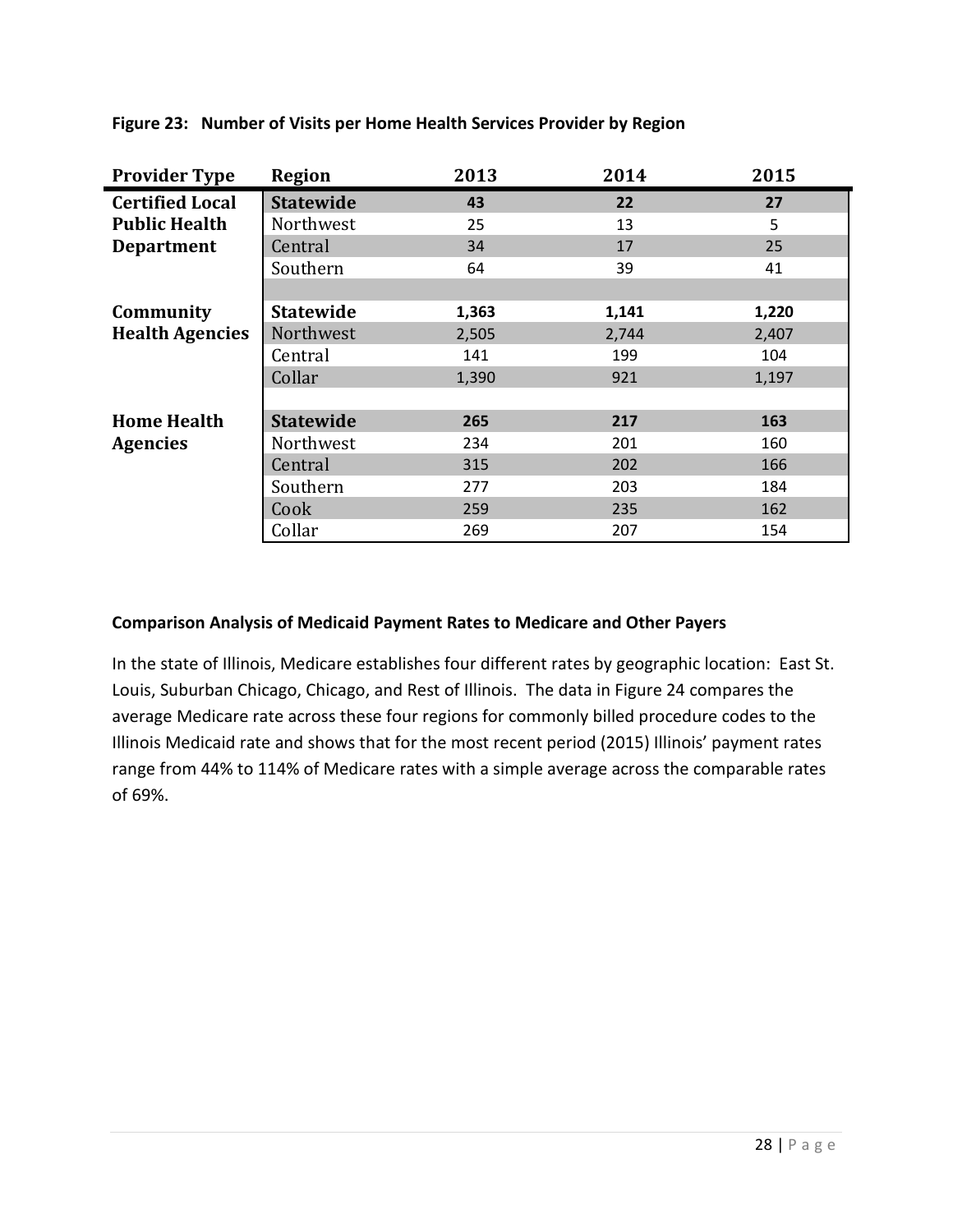|  |  |  |  |  | <b>Figure 24: Illinois Medicaid Rates Compared to Medicare</b> |  |  |
|--|--|--|--|--|----------------------------------------------------------------|--|--|
|--|--|--|--|--|----------------------------------------------------------------|--|--|

|              |                                                 | <b>AVERAGE</b><br><b>MEDICARE</b> | <b>MEDICAID</b> | <b>MEDICAID</b> | <b>MEDICAID</b> | <b>Total</b>    | <b>MEDICAID</b> |
|--------------|-------------------------------------------------|-----------------------------------|-----------------|-----------------|-----------------|-----------------|-----------------|
| <b>HCPCS</b> |                                                 | Non-FAC.                          | <b>STATE</b>    | <b>ADD-ON</b>   | <b>ADD-ON</b>   | <b>MEDICAID</b> | AS % OF         |
| <b>CODE</b>  | <b>SHORT DESCRIPTION</b>                        | <b>PRICE</b>                      | <b>MAX</b>      | (CHILD)         | (ADULT)         | Rate            | <b>MEDICARE</b> |
| 92507        | Speech/hearing therapy                          | \$80.93                           | \$36.00         |                 |                 | \$36.00         | 46.49%          |
| 97001        | Pt evaluation                                   | \$76.96                           | \$36.00         |                 |                 | \$36.00         | 48.97%          |
| 97003        | Ot evaluation                                   | \$86.48                           | \$36.00         |                 |                 | \$36.00         | 43.74%          |
| 97110        | Therapeutic exercises                           | \$32.95                           | \$36.00         |                 |                 | \$36.00         | 114.91%         |
| 97530        | Therapeutic activities                          | \$35.15                           | \$36.00         |                 |                 | \$36.00         | 107.62%         |
|              |                                                 |                                   |                 |                 |                 |                 |                 |
|              | % of Medicare Using a State-wide Simple Average |                                   |                 |                 |                 |                 | 69%             |

Data sources: Medicaid provider enrollment system Medicaid claims payment data (MMIS) Results of CAHPS survey (access-related questions) CMS.Gov Physician Fee Schedule Illinois Medicaid Professional Fee Schedule

## **Behavioral Health Services**

#### Availability of Behavioral Health Services Providers

Behavioral health encompasses both, psychiatric services and services to treat substance abuse. There are various different types of providers across the State of Illinois that offer behavioral health services covered by the Illinois Medical Assistance programs including Community Mental Health Centers, physicians, general hospitals as well as hospitals with psychiatric units and those devoted exclusively to psychiatric treatment, Department of Alcohol and Substance Abuse (DASA) providers, and providers whose services are covered under waiver programs. Figure 25 below shows the number of providers that administered behavior health services by the type of provider and by the region of the state. For each provider type, the number of providers remains stable or increases from 2013 to 2015.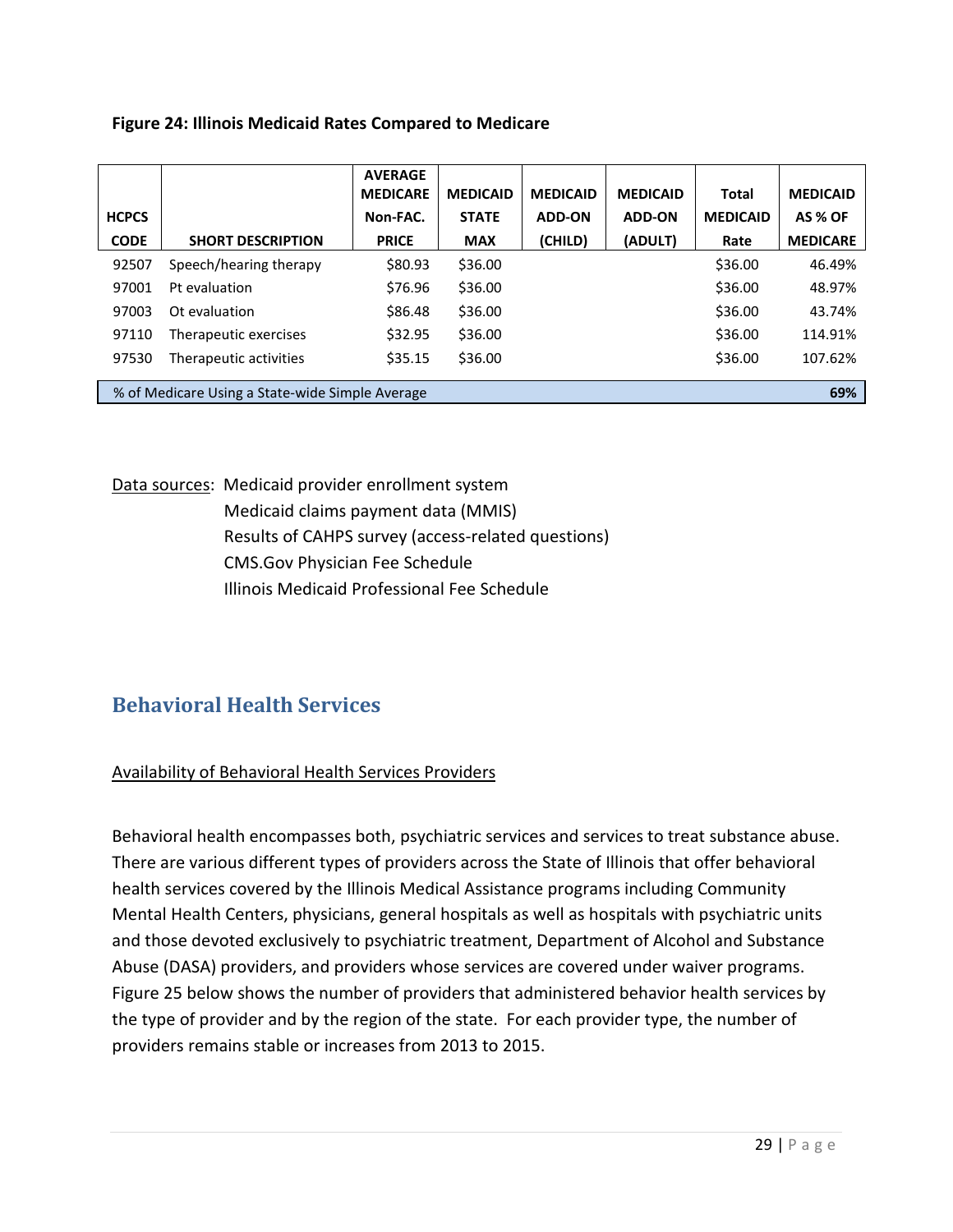| <b>Provider Type</b>   | <b>Region</b>    | 2013 | 2014 | 2015 |
|------------------------|------------------|------|------|------|
| Community              | <b>Statewide</b> | 752  | 739  | 796  |
| <b>Mental Health</b>   | Northwest        | 103  | 102  | 109  |
| Provider               | Central          | 119  | 119  | 118  |
|                        | Southern         | 132  | 127  | 136  |
|                        | Cook             | 268  | 270  | 292  |
|                        | Collar           | 130  | 121  | 141  |
|                        |                  |      |      |      |
| <b>DASA</b>            | <b>Statewide</b> | 255  | 261  | 284  |
|                        | Northwest        | 40   | 40   | 44   |
|                        | Central          | 48   | 50   | 54   |
|                        | Southern         | 44   | 40   | 44   |
|                        | Cook             | 84   | 90   | 104  |
|                        | Collar           | 39   | 41   | 38   |
|                        |                  |      |      |      |
| <b>Hospitals</b>       | <b>Statewide</b> | 168  | 171  | 184  |
|                        | Northwest        | 28   | 24   | 26   |
|                        | Central          | 20   | 23   | 26   |
|                        | Southern         | 31   | 24   | 27   |
|                        | Cook             | 63   | 70   | 74   |
|                        | Collar           | 26   | 30   | 31   |
|                        |                  |      |      |      |
| <b>Physicians</b>      | <b>Statewide</b> | 901  | 899  | 903  |
|                        | Northwest        | 87   | 79   | 76   |
|                        | Central          | 90   | 93   | 101  |
|                        | Southern         | 40   | 45   | 41   |
|                        | Cook             | 452  | 448  | 445  |
|                        | Collar           | 232  | 234  | 240  |
|                        |                  |      |      |      |
| <b>Waiver Services</b> | <b>Statewide</b> | 267  | 321  | 350  |
| <b>Providers</b>       | Northwest        | 25   | 31   | 30   |
|                        | Central          | 14   | 17   | 19   |
|                        | Southern         | 25   | 33   | 35   |
|                        | Cook             | 141  | 166  | 192  |
|                        | Collar           | 62   | 74   | 74   |

**Figure 25: Enrolled Providers Providing Behavioral Health Services by Region**

#### **Beneficiary Perceptions of Access to Care for Behavioral Health Services**

The Illinois CAHPS report does not focus on behavioral health services. According to the June 2016 Specialist and PCP Search Report from the beneficiary hotline, 11% of calls were behavioral health related. The final report will incorporate any beneficiary comments received from the public during the 30 day posting period.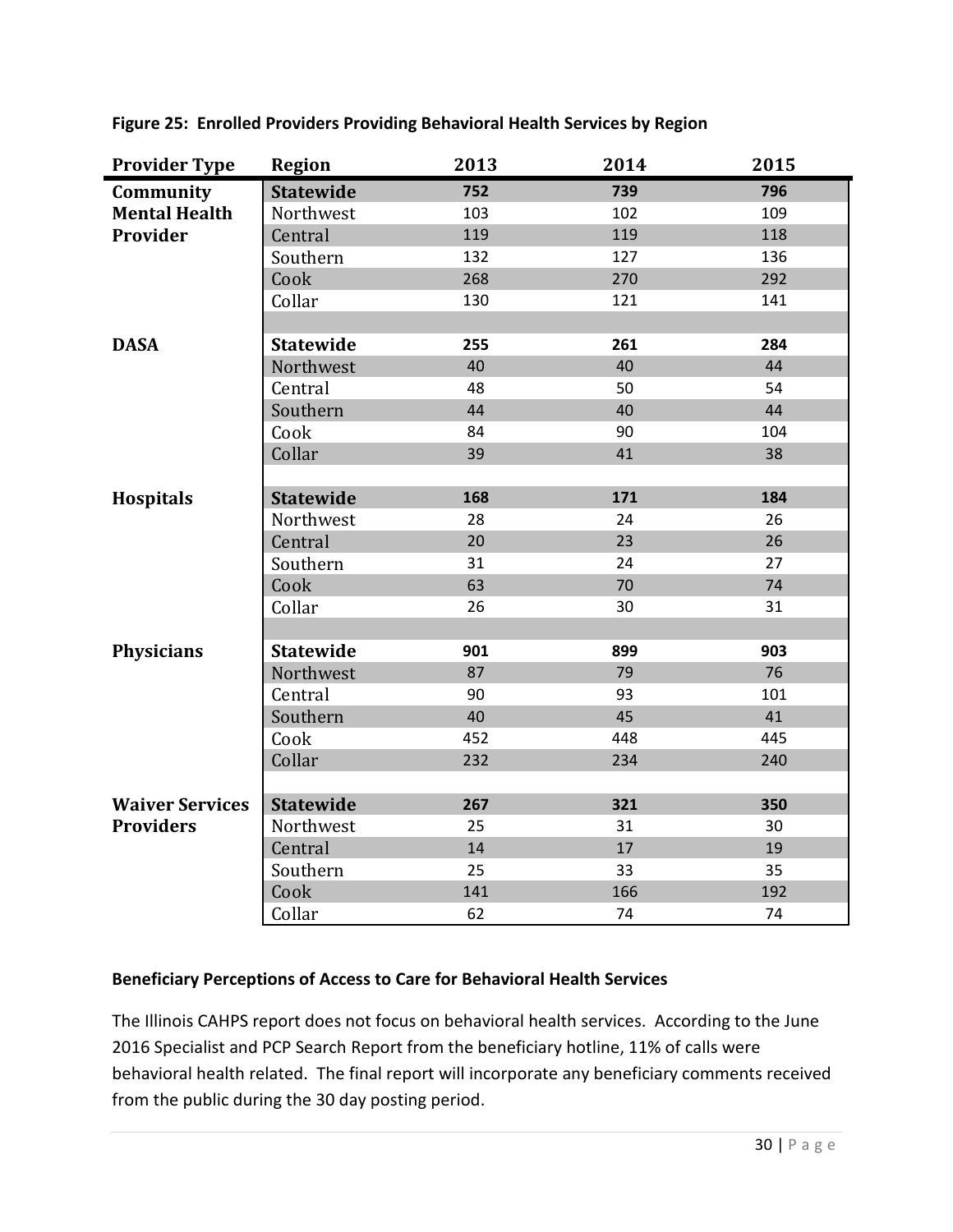#### Utilization Data for Behavioral Health Services

As stated in the Beneficiary Population section on page 3, the FFS enrollment has decreased dramatically from 2013 to 2015 due to the movement to enrollment into Medicaid Managed Care plans. There has not, however, been a sizeable reduction to the FFS utilization of these services from 2013 to 2015 as seen in Figure 26 below. In fact, while utilization of hospitals and physicians have seen decreases in utilization, DASA providers and Waiver Services providers have seen an increase with Community Mental Health provider utilization remaining fairly flat from 2014 to 2015 and slightly decreasing from 2013 to 2015. The same trends hold true for the number of unique users of each provider type in Figure 27.

| <b>Provider Type</b>   | <b>Region</b>    | 2013      | 2014      | 2015      |
|------------------------|------------------|-----------|-----------|-----------|
| Community              | <b>Statewide</b> | 3,579,675 | 3,330,525 | 3,352,479 |
| <b>Mental Health</b>   | Northwest        | 593,542   | 515,186   | 507,308   |
| Provider               | Central          | 519,100   | 483,964   | 481,500   |
|                        | Southern         | 532,295   | 515,016   | 516,783   |
|                        | Cook             | 1,398,799 | 1,345,706 | 1,353,237 |
|                        | Collar           | 535,939   | 470,653   | 493,651   |
|                        |                  |           |           |           |
| <b>DASA</b>            | <b>Statewide</b> | 402,467   | 402,805   | 421,495   |
|                        | Northwest        | 45,541    | 47,659    | 59,976    |
|                        | Central          | 81,159    | 82,132    | 95,404    |
|                        | Southern         | 55,591    | 56,914    | 60,727    |
|                        | Cook             | 172,800   | 173,094   | 159,856   |
|                        | Collar           | 47,376    | 43,006    | 45,532    |
|                        |                  |           |           |           |
| Hospitals              | <b>Statewide</b> | 297,808   | 230,666   | 166,312   |
|                        | Northwest        | 40,922    | 34,358    | 28,708    |
|                        | Central          | 12,389    | 10,462    | 8,574     |
|                        | Southern         | 14,638    | 8,331     | 5,029     |
|                        | Cook             | 217,466   | 165,293   | 113,712   |
|                        | Collar           | 12,393    | 12,222    | 10,289    |
|                        |                  |           |           |           |
| <b>Physicians</b>      | <b>Statewide</b> | 699,572   | 619,465   | 497,287   |
|                        | Northwest        | 46,719    | 40,408    | 33,524    |
|                        | Central          | 70,507    | 68,090    | 66,761    |
|                        | Southern         | 34,171    | 35,495    | 33,245    |
|                        | Cook             | 381,116   | 332,641   | 247,506   |
|                        | Collar           | 167,059   | 142,831   | 116,251   |
|                        |                  |           |           |           |
| <b>Waiver Services</b> | <b>Statewide</b> | 224,791   | 252,877   | 308,539   |
| <b>Providers</b>       | Northwest        | 5,505     | 6,234     | 7,347     |
|                        | Central          | 9,750     | 11,208    | 11,084    |
|                        | Southern         | 15,844    | 19,355    | 25,958    |
|                        | Cook             | 137,398   | 151,660   | 200,442   |
|                        | Collar           | 56,294    | 64,420    | 63,708    |
|                        |                  |           |           |           |

**Figure 26: Number of Behavioral Health Related Patient Visits by Provider Type and Region**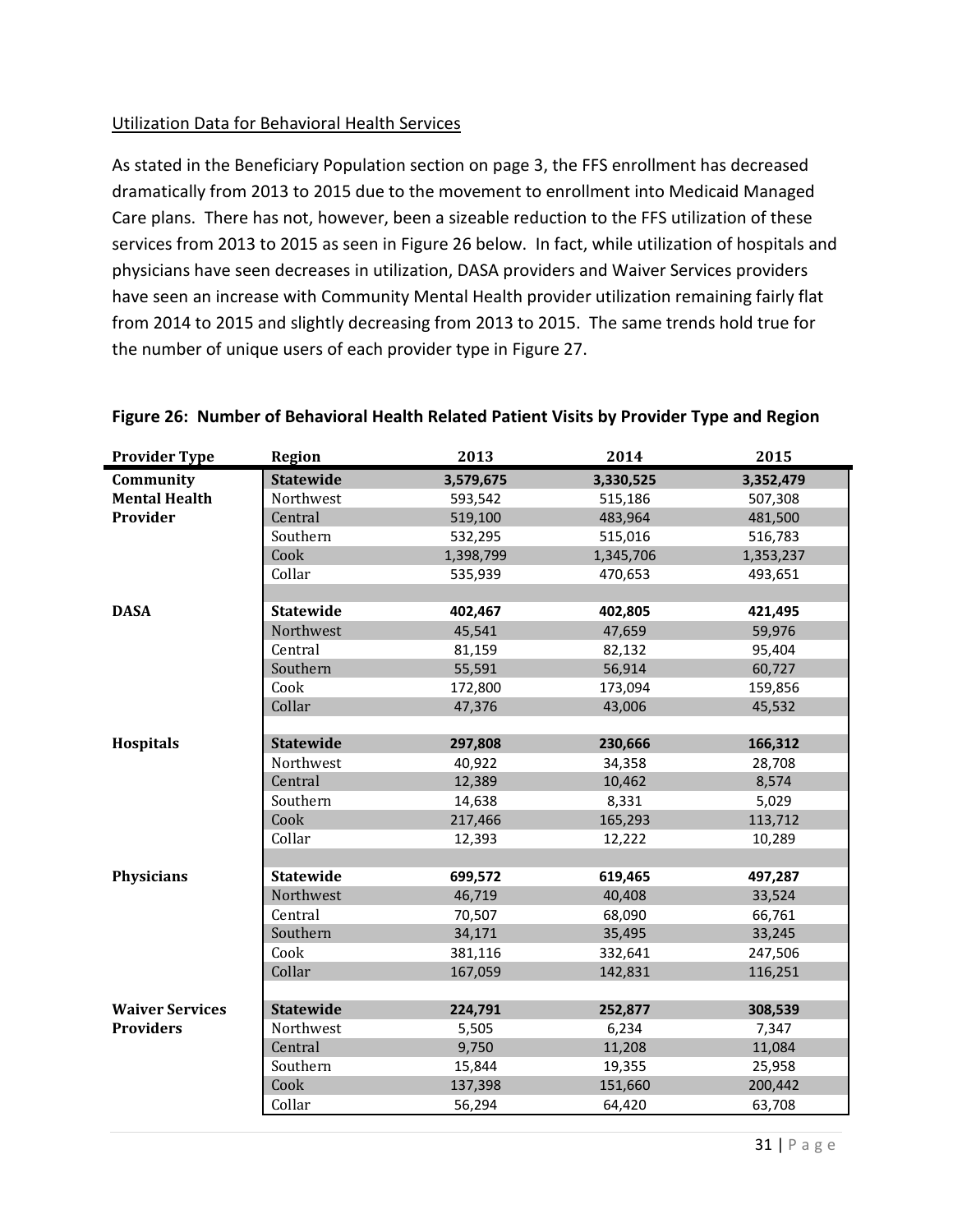| <b>Provider Type</b>   | <b>Region</b>    | 2013    | 2014    | 2015    |
|------------------------|------------------|---------|---------|---------|
| Community              | <b>Statewide</b> | 160,448 | 160,976 | 159,685 |
| <b>Mental Health</b>   | Northwest        | 30,595  | 31,259  | 28,739  |
| Provider               | Central          | 28,000  | 27,362  | 29,488  |
|                        | Southern         | 24,347  | 25,259  | 25,257  |
|                        | Cook             | 54,513  | 54,736  | 54,124  |
|                        | Collar           | 22,993  | 22,360  | 22,077  |
|                        |                  |         |         |         |
| <b>DASA</b>            | <b>Statewide</b> | 21,066  | 22,853  | 28,521  |
|                        | Northwest        | 4,125   | 4,502   | 5,435   |
|                        | Central          | 3,512   | 3,932   | 5,506   |
|                        | Southern         | 3,052   | 3,441   | 4,481   |
|                        | Cook             | 7,518   | 8,233   | 9,639   |
|                        | Collar           | 2,859   | 2,745   | 3,460   |
|                        |                  |         |         |         |
| <b>Hospitals</b>       | <b>Statewide</b> | 73,304  | 63,701  | 55,604  |
|                        | Northwest        | 8,828   | 8,312   | 7,987   |
|                        | Central          | 6,253   | 5,463   | 5,222   |
|                        | Southern         | 5,551   | 4,213   | 3,235   |
|                        | Cook             | 45,569  | 39,229  | 33,475  |
|                        | Collar           | 7,103   | 6,484   | 5,685   |
|                        |                  |         |         |         |
| <b>Physicians</b>      | <b>Statewide</b> | 146,614 | 140,501 | 134,551 |
|                        | Northwest        | 11,634  | 10,872  | 10,617  |
|                        | Central          | 18,627  | 20,170  | 20,301  |
|                        | Southern         | 9,574   | 10,122  | 10,434  |
|                        | Cook             | 67,089  | 62,058  | 57,251  |
|                        | Collar           | 39,690  | 37,279  | 35,948  |
|                        |                  |         |         |         |
| <b>Waiver Services</b> | <b>Statewide</b> | 6,518   | 7,467   | 7,948   |
| <b>Providers</b>       | Northwest        | 494     | 482     | 483     |
|                        | Central          | 461     | 542     | 682     |
|                        | Southern         | 574     | 715     | 829     |
|                        | Cook             | 3,236   | 3,742   | 4,005   |
|                        | Collar           | 1,753   | 1,986   | 1,949   |

**Figure 27: Number of Unique Users of Behavioral Health Services by Region**

Figure 28 presents that while some increases in utilization in certain provider types was seen above, the number of visits per provider decreases from 2013 to 2015 in every region of the state except for Waiver Services providers which saw a decrease from 2013 to 2014 but an increase in 2015. While this increase is only 5% statewide, there were regional increases of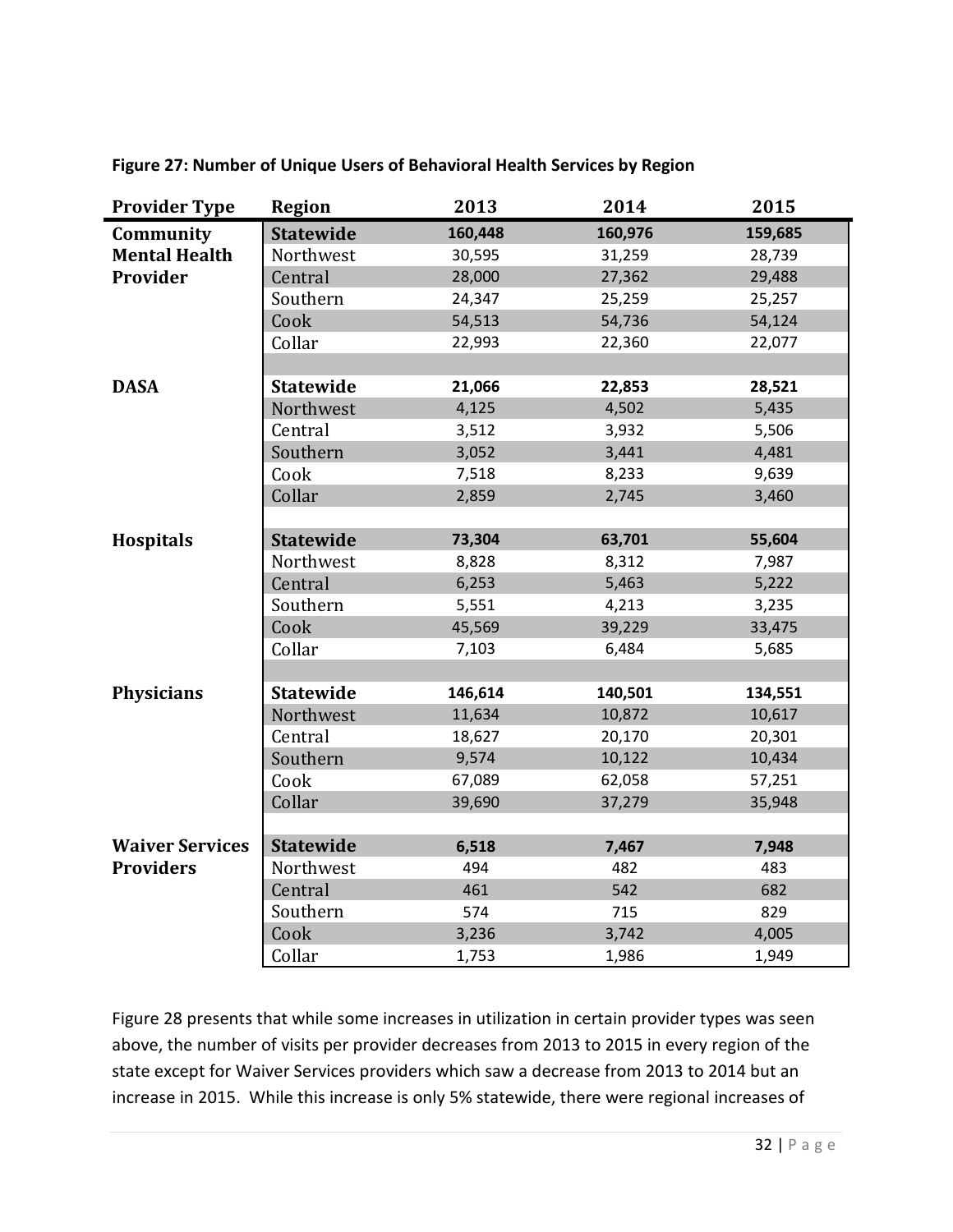11% in the Northwest region, 17% in the Southern region, and 7% in the Cook region. There has been an increase in the number of Waiver Services providers as seen in Figure 25 to correlate with the higher demand for services, but the Department should monitor these percentages moving forward. Across the other provider types, the data does not indicate access to care issues as either there has been an increase in enrolled providers or a decrease in FFS utilization that has led to lower visits per provider.

| <b>Provider Type</b>   | <b>Region</b>    | 2013  | 2014  | 2015  |
|------------------------|------------------|-------|-------|-------|
| Community              | <b>Statewide</b> | 4,760 | 4,507 | 4,212 |
| <b>Mental Health</b>   | Northwest        | 5,763 | 5,051 | 4,654 |
| Provider               | Central          | 4,362 | 4,067 | 4,081 |
|                        | Southern         | 4,033 | 4,055 | 3,800 |
|                        | Cook             | 5,219 | 4,984 | 4,634 |
|                        | Collar           | 4,123 | 3,890 | 3,501 |
|                        |                  |       |       |       |
| <b>DASA</b>            | <b>Statewide</b> | 1,578 | 1,543 | 1,484 |
|                        | Northwest        | 1,139 | 1,191 | 1,363 |
|                        | Central          | 1,691 | 1,643 | 1,767 |
|                        | Southern         | 1,263 | 1,423 | 1,380 |
|                        | Cook             | 2,057 | 1,923 | 1,537 |
|                        | Collar           | 1,215 | 1,049 | 1,198 |
|                        |                  |       |       |       |
| <b>Hospitals</b>       | <b>Statewide</b> | 1,773 | 1,349 | 904   |
|                        | Northwest        | 1,462 | 1,432 | 1,104 |
|                        | Central          | 619   | 455   | 330   |
|                        | Southern         | 472   | 347   | 186   |
|                        | Cook             | 3,452 | 2,361 | 1,537 |
|                        | Collar           | 477   | 407   | 332   |
|                        |                  |       |       |       |
| <b>Physicians</b>      | <b>Statewide</b> | 776   | 689   | 551   |
|                        | Northwest        | 537   | 511   | 441   |
|                        | Central          | 783   | 732   | 661   |
|                        | Southern         | 854   | 789   | 811   |
|                        | Cook             | 843   | 743   | 556   |
|                        | Collar           | 720   | 610   | 484   |
|                        |                  |       |       |       |
| <b>Waiver Services</b> | <b>Statewide</b> | 842   | 788   | 882   |
| <b>Providers</b>       | Northwest        | 220   | 201   | 245   |
|                        | Central          | 696   | 659   | 583   |
|                        | Southern         | 634   | 587   | 742   |
|                        | Cook             | 974   | 914   | 1,044 |
|                        | Collar           | 908   | 871   | 861   |

|  |  |  |  |  |  | Figure 28: Number of Visits per Behavioral Health Provider by Provider Type and Region |
|--|--|--|--|--|--|----------------------------------------------------------------------------------------|
|--|--|--|--|--|--|----------------------------------------------------------------------------------------|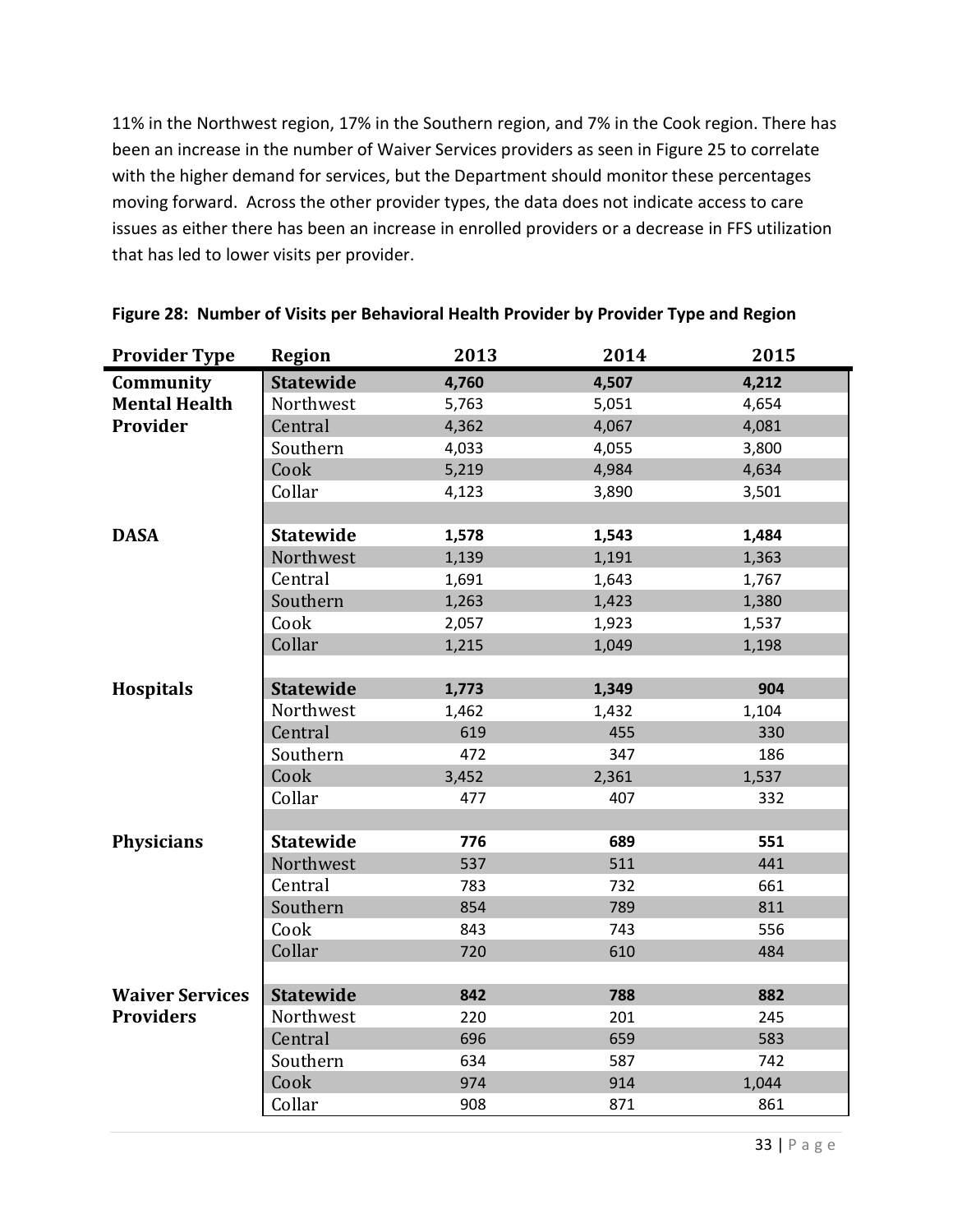#### Comparison Analysis of Medicaid Payment Rates to Medicare and Other Payers

Illinois mental health rates are not easily comparable to Medicare. As shown above, mental health services are provided by a wide range of providers, including hospitals and physicians. Primary care and specialty care services are already analyzed in this report. However, the majority of mental health services are provided in a community setting which is reimbursed through Illinois specific service definitions that are not comparable to Medicare.

Data sources: Medicaid provider enrollment system Medicaid claims payment data (MMIS) Results of CAHPS survey (access-related questions) CMS.Gov Physician Fee Schedule Illinois Medicaid Professional Fee Schedule

## **Obstetrical Services**

#### Availability of Obstetrical Services Providers

The Illinois Medical Assistance programs provide coverage for obstetrical services to women throughout the state to ensure the health and well-being of both the mother and the child. These services include pre-natal, delivery, and post-partum care. The most direct indicator of access to obstetric care would be seen in the number of physicians enrolled with the Department with the specialty of Obstetric-Gynecology (OB-GYN). However, other types of providers do provide obstetrical care including Federally Qualified Health Centers, Rural Health Centers, and other general physicians. Figure 29 below relays the number of enrolled obstetricians by region and Figure 30 displays the number of providers in each region that provide prenatal and postpartum services. Note that in Figure 30, the number of physicians includes those enrolled as OB-GYN's in Figure 29 but also includes non-OB-GYN specialty physicians. As seen in the charts, the OB-GYN enrollment numbers have held relatively steady or increased slightly in all regions as has the number of providers that have provided prenatal and postnatal services.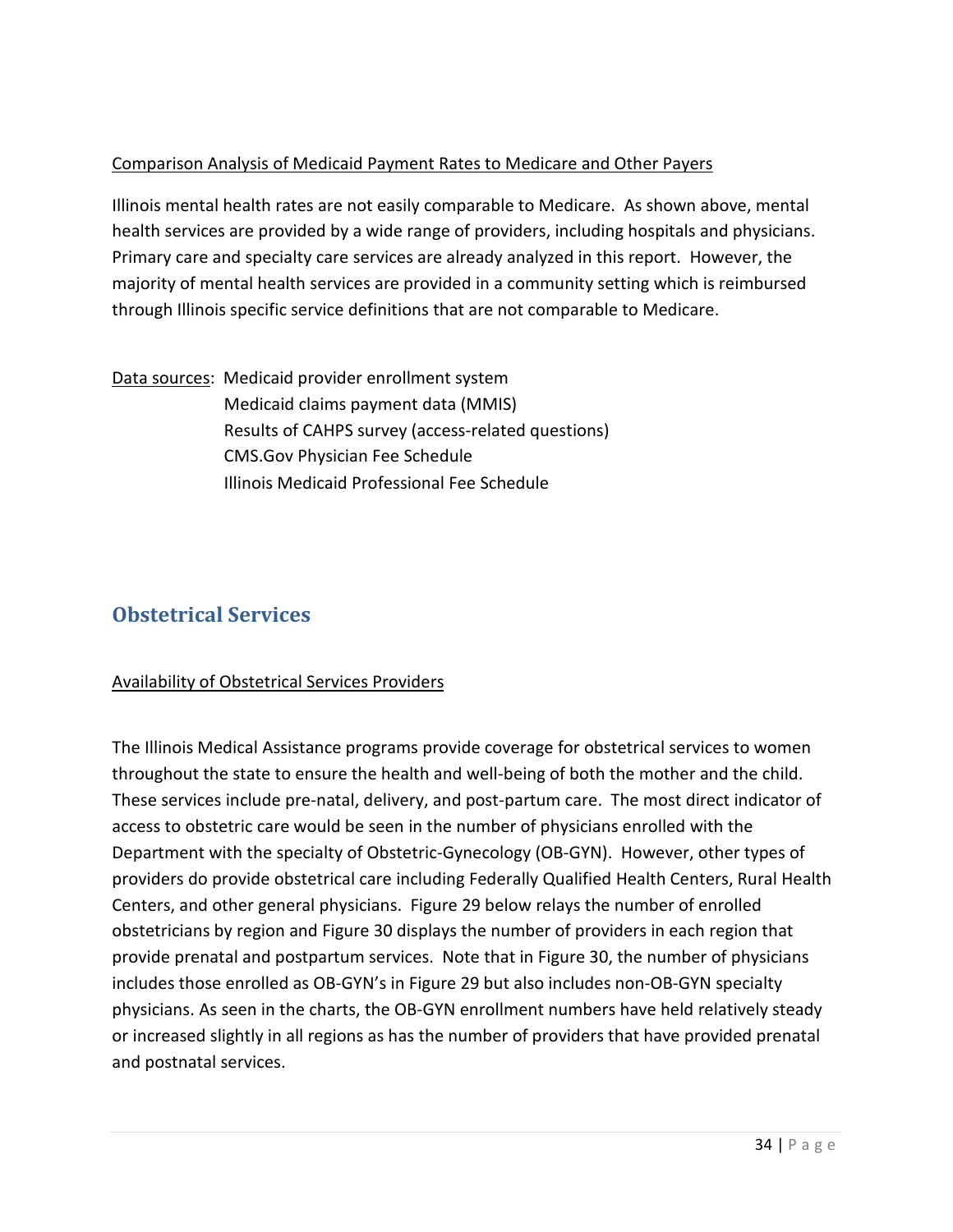#### **Figure 29: Enrolled OB-GYN Specialty Physicians by Region**

| <b>Provider Type</b> | Region           | 2013  | 2014  | 2015  |
|----------------------|------------------|-------|-------|-------|
| Obstetric-           | <b>Statewide</b> | 1,415 | 1,439 | 1,499 |
| Gynecology           | Northwest        | 139   | 142   | 151   |
|                      | Central          | 137   | 144   | 148   |
|                      | Southern         | 90    | 90    | 93    |
|                      | Cook             | 683   | 700   | 737   |
|                      | Collar           | 366   | 363   | 370   |

#### **Figure 30: Number of Providers Billing Prenatal and Postpartum Services by Type and Region**

| <b>Provider Type</b>  | <b>Region</b>    | 2013           | 2014         | 2015         |
|-----------------------|------------------|----------------|--------------|--------------|
| Federally             | <b>Statewide</b> | 92             | 77           | 83           |
| Qualified             | Northwest        | 4              | 4            | 5            |
| <b>Health Centers</b> | Central          | $\mathbf{1}$   | $\mathbf{1}$ | $\mathbf{1}$ |
|                       | Southern         | $\overline{7}$ | 8            | 6            |
|                       | Cook             | 66             | 52           | 56           |
|                       | Collar           | 14             | 12           | 15           |
|                       |                  |                |              |              |
| <b>Rural Health</b>   | <b>Statewide</b> | 13             | 12           | 12           |
| <b>Centers</b>        | Central          | $\overline{7}$ | 6            | 6            |
|                       | Southern         | 6              | 6            | 6            |
|                       |                  |                |              |              |
| <b>Physicians</b>     | <b>Statewide</b> | 1,682          | 1,677        | 1,719        |
|                       | Northwest        | 184            | 176          | 177          |
|                       | Central          | 155            | 157          | 163          |
|                       | Southern         | 100            | 96           | 97           |
|                       | Cook             | 826            | 833          | 867          |
|                       | Collar           | 417            | 415          | 415          |

#### Beneficiary Perceptions of Access to Care for Obstetrical Services

As the Illinois CAHPS survey is dedicated to children, it does not address obstetrical care. From the month of June 2016, only 7% of calls fielded by the Department's beneficiary help line were to locate an OB-GYN. The final report will incorporate any beneficiary comments received from the public during the 30 day posting period.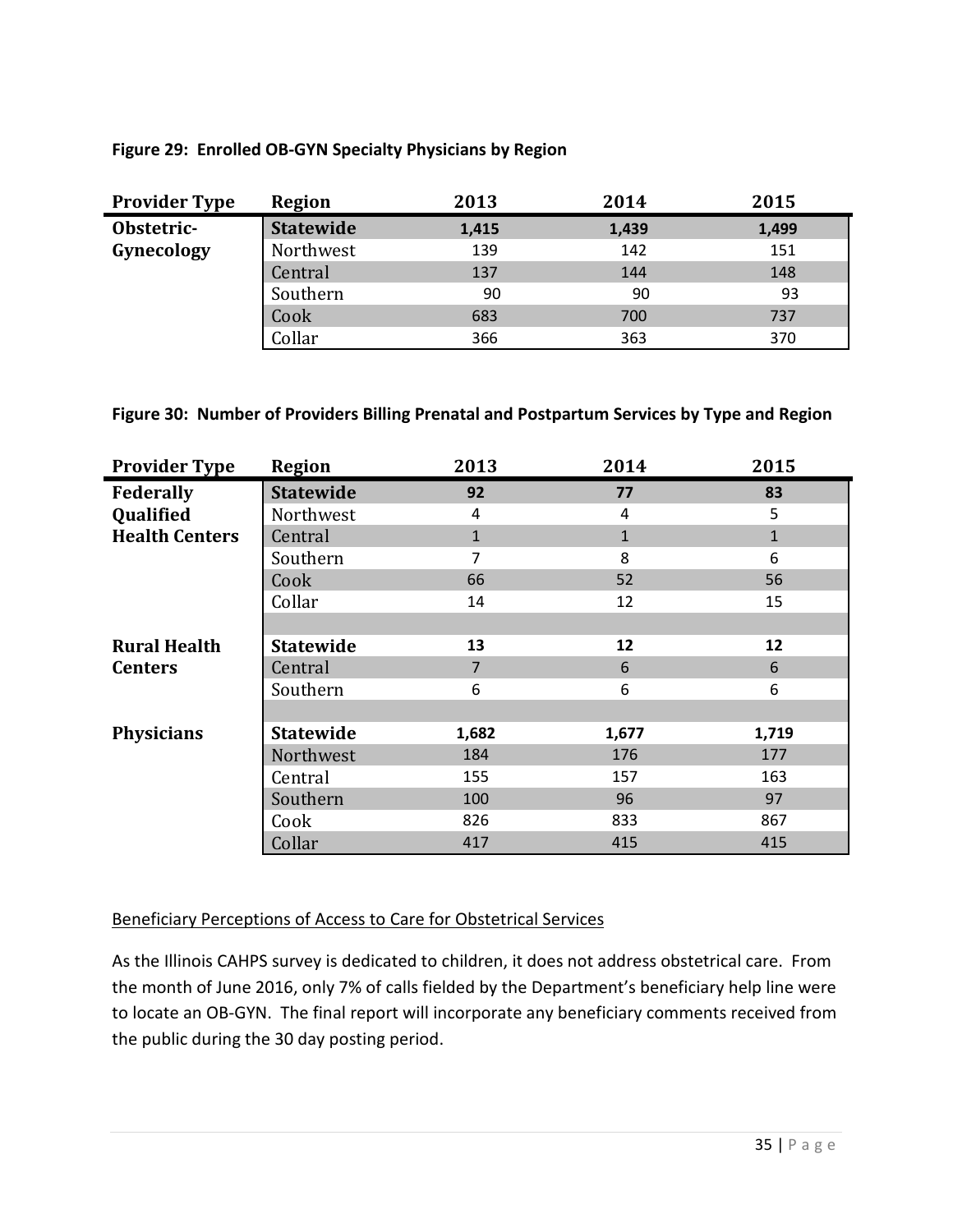#### Utilization Data for Obstetrical Services

As stated in the Beneficiary Population section on page 3, the FFS enrollment has decreased dramatically from 2013 to 2015 due to the movement to enrollment into Medicaid Managed Care plans. Thus, the utilization numbers given in the Figures below reflect that transition as enrollment into managed care ramped up in 2014. It should be noted that while over 50% of enrollees have moved from FFS coverage to Managed Care from 2013 to 2015, the number of FFS patient visits as seen in the Figures below have not dropped proportionately, which can indicate a better access to care for FFS individuals. Figures 31 through 33 pertain to utilization of OB-GYNs and show that as the number of FFS users and visits decline, the visits per provider decline as well across all regions. The same results are seen in Figures 34 through 36 pertaining to utilization of prenatal and postpartum providers. In some instances, low volume numbers have been removed to protect against any potentially identifiable information.

| <b>Provider Type</b> | Region           | 2013      | 2014      | 2015    |
|----------------------|------------------|-----------|-----------|---------|
| Obstetric-           | <b>Statewide</b> | 1,202,773 | 1,078,438 | 875,021 |
| Gynecology           | Northwest        | 166,751   | 155,301   | 129,607 |
|                      | Central          | 169,790   | 150,866   | 116,309 |
|                      | Southern         | 98,605    | 93,915    | 84,391  |
|                      | Cook             | 514,798   | 471,607   | 382,493 |
|                      | Collar           | 252,829   | 206,749   | 162,221 |

#### **Figure 31: Patient Visits to OB-GYN Specialty Physicians by Region**

#### **Figure 32: Unique Users of OB-GYN Specialty Physicians by Region**

| <b>Provider Type</b> | Region           | 2013    | 2014    | 2015    |
|----------------------|------------------|---------|---------|---------|
| Obstetric-           | <b>Statewide</b> | 276,817 | 253,919 | 233,095 |
| Gynecology           | Northwest        | 34,626  | 34,804  | 31,310  |
|                      | Central          | 34,808  | 32,318  | 28,006  |
|                      | Southern         | 25,706  | 24,787  | 24,342  |
|                      | Cook             | 122,510 | 110,298 | 102,832 |
|                      | Collar           | 59,167  | 51,712  | 46,605  |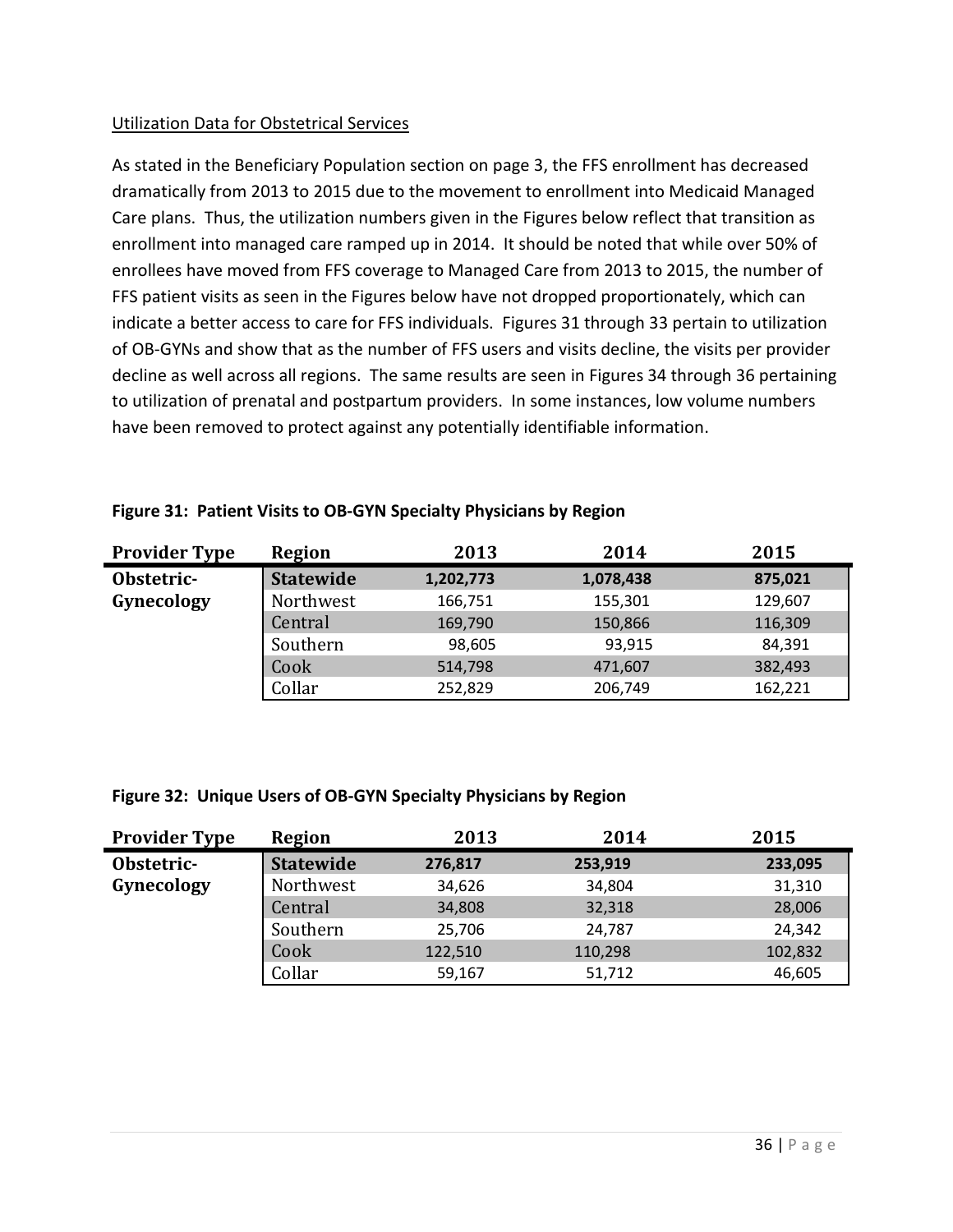| <b>Provider Type</b> | Region           | 2013  | 2014  | 2015 |
|----------------------|------------------|-------|-------|------|
| Obstetric-           | <b>Statewide</b> | 850   | 749   | 584  |
| Gynecology           | Northwest        | 1,200 | 1,094 | 858  |
|                      | Central          | 1,239 | 1,048 | 786  |
|                      | Southern         | 1,096 | 1,044 | 907  |
|                      | Cook             | 754   | 674   | 519  |
|                      | Collar           | 691   | 570   | 438  |

### **Figure 33: Patient Visits per OB-GYN Specialty Physician by Region**

**Figure 34: Patient Visits to Providers of Prenatal and Postpartum Care by Type and Region**

| <b>Provider Type</b>  | <b>Region</b>    | 2013      | 2014      | 2015    |
|-----------------------|------------------|-----------|-----------|---------|
| <b>Federally</b>      | <b>Statewide</b> | 5,649     | 4,451     | 3,282   |
| Qualified             | Northwest        | 553       | 424       | 199     |
| <b>Health Centers</b> | Central          |           |           |         |
|                       | Southern         | 158       | 141       | 121     |
|                       | Cook             | 2,740     | 2,273     | 2,114   |
|                       | Collar           | 2,198     | 1,613     | 848     |
|                       |                  |           |           |         |
| <b>Rural Health</b>   | <b>Statewide</b> | 296       | 284       | 181     |
| <b>Centers</b>        | Central          | 27        | 23        | 19      |
|                       | Southern         | 269       | 261       | 162     |
|                       |                  |           |           |         |
| <b>Physicians</b>     | <b>Statewide</b> | 1,250,374 | 1,122,322 | 910,654 |
|                       | Northwest        | 168,544   | 155,718   | 127,050 |
|                       | Central          | 173,302   | 155,668   | 117,831 |
|                       | Southern         | 98,771    | 94,025    | 84,490  |
|                       | Cook             | 528,295   | 483,442   | 398,025 |
|                       | Collar           | 281,462   | 233,469   | 183,258 |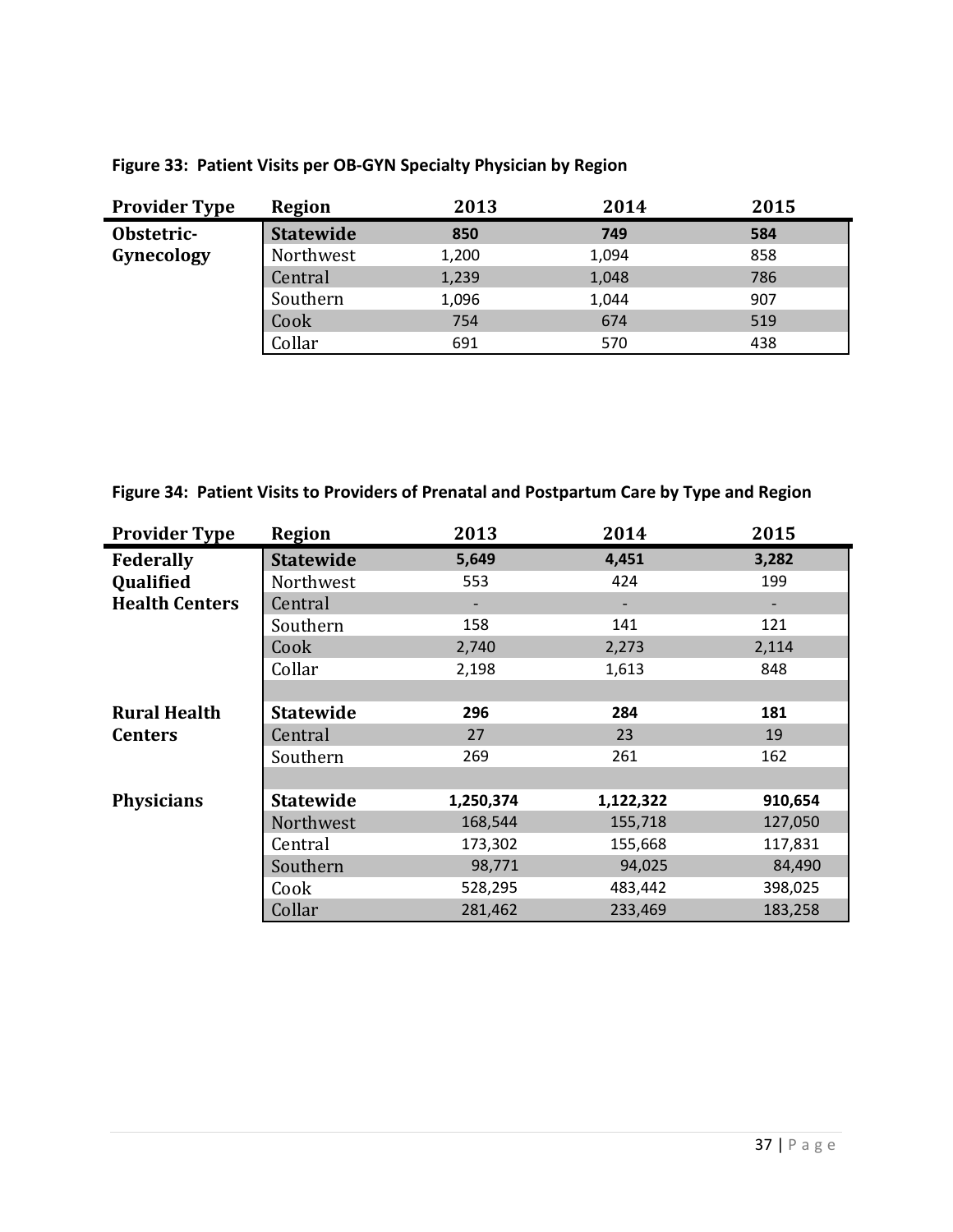| <b>Provider Type</b>  | <b>Region</b>    | 2013    | 2014    | 2015    |
|-----------------------|------------------|---------|---------|---------|
| <b>Federally</b>      | <b>Statewide</b> | 5,184   | 4,144   | 3,107   |
| Qualified             | Northwest        | 538     | 416     | 199     |
| <b>Health Centers</b> | Central          |         |         |         |
|                       | Southern         | 153     | 139     | 116     |
|                       | Cook             | 2,569   | 2,111   | 1,964   |
|                       | Collar           | 1,924   | 1,478   | 828     |
|                       |                  |         |         |         |
| <b>Rural Health</b>   | <b>Statewide</b> | 290     | 278     | 177     |
| <b>Centers</b>        | Central          | 26      | 23      | 18      |
|                       | Southern         | 264     | 255     | 159     |
|                       |                  |         |         |         |
| <b>Physicians</b>     | <b>Statewide</b> | 290,828 | 266,972 | 245,255 |
|                       | Northwest        | 33,959  | 33,696  | 29,887  |
|                       | Central          | 36,514  | 33,932  | 29,090  |
|                       | Southern         | 25,767  | 24,821  | 24,378  |
|                       | Cook             | 126,802 | 114,661 | 108,736 |
|                       | Collar           | 67,786  | 59,862  | 53,164  |

**Figure 35: Number of Unique Users of Prenatal and Postpartum Providers by Type and Region**

**Figure 36: Number of Visits Per Provider of Prenatal and Postpartum Care by Type and Region**

| <b>Provider Type</b>  | <b>Region</b>    | 2013  | 2014 | 2015 |
|-----------------------|------------------|-------|------|------|
| Federally             | <b>Statewide</b> | 61    | 58   | 40   |
| Qualified             | Northwest        | 138   | 106  | 40   |
| <b>Health Centers</b> | Central          |       |      |      |
|                       | Southern         | 23    | 18   | 20   |
|                       | Cook             | 42    | 44   | 38   |
|                       | Collar           | 157   | 134  | 57   |
|                       |                  |       |      |      |
| <b>Rural Health</b>   | <b>Statewide</b> | 23    | 24   | 15   |
| <b>Centers</b>        | Central          |       |      |      |
|                       | Southern         | 45    | 44   | 27   |
|                       |                  |       |      |      |
| <b>Physicians</b>     | <b>Statewide</b> | 743   | 669  | 530  |
|                       | Northwest        | 916   | 885  | 718  |
|                       | Central          | 1,118 | 992  | 723  |
|                       | Southern         | 988   | 979  | 871  |
|                       | Cook             | 640   | 580  | 459  |
|                       | Collar           | 675   | 563  | 442  |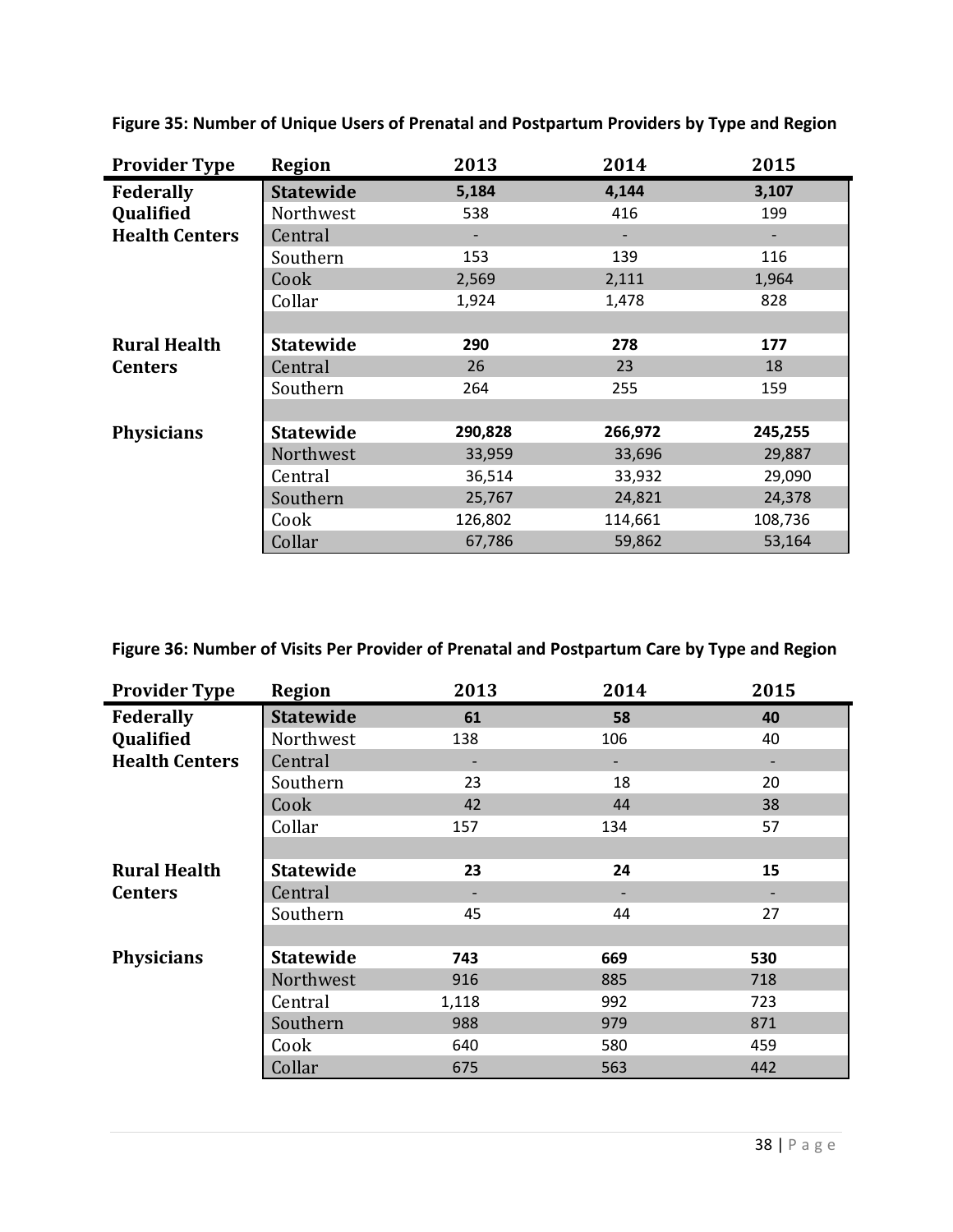#### Comparison Analysis of Medicaid Payment Rates to Medicare and Other Payers

In the state of Illinois, Medicare establishes four different rates by geographic location: East St. Louis, Suburban Chicago, Chicago, and Rest of Illinois. The data in Figure 37 compares the average Medicare rate across these four regions to the Illinois Medicaid rate and shows that for the most recent period (2015) Illinois' payment rates are approximately 85% of the existing Medicare rates for the adult and pediatric populations. This is consistent with a recent study by The Henry J. Kaiser Family Foundation where it lists Illinois at 85% of Medicare rates for primary care services for the year 2014. This study can be found a[t http://kff.org/medicaid/state](http://kff.org/medicaid/state-indicator/medicaid-to-medicare-fee-index/)[indicator/medicaid-to-medicare-fee-index/.](http://kff.org/medicaid/state-indicator/medicaid-to-medicare-fee-index/) As seen in Figure 38, according to the study, Illinois is the highest of other states in within CMS Region V in terms of percentage of Medicare. The state has not experienced any changes in provider enrollment and availability or any changes in the beneficiaries' ability to access services due to the current Medicaid rates.

|              |                                                | <b>AVERAGE</b> | <b>MEDICAID</b> | <b>MEDICAID</b> | <b>MEDICAID</b> | Total           | <b>MEDICAID</b> |
|--------------|------------------------------------------------|----------------|-----------------|-----------------|-----------------|-----------------|-----------------|
| <b>HCPCS</b> |                                                | Non-FAC.       | <b>STATE</b>    | <b>ADD-ON</b>   | <b>ADD-ON</b>   | <b>MEDICAID</b> | AS % OF         |
| <b>CODE</b>  | <b>SHORT DESCRIPTION</b>                       | <b>PRICE</b>   | <b>MAX</b>      | (CHILD)         | (ADULT)         | Rate            | <b>MEDICARE</b> |
| 59025        | Fetal non-stress test                          | \$52.39        | \$33.70         |                 |                 | \$33.70         | 64.33%          |
| 59409        | Obstetrical care                               | \$929.56       | \$924.45        |                 |                 | \$924.45        | 99.45%          |
| 59430        | Care after delivery                            | \$203.01       | \$50.15         |                 |                 | \$50.15         | 24.70%          |
| 76805        | Ob us $\frac{3}{2}$ 14 wks sngl fetus modifier | \$53.34        | \$71.90         |                 |                 | \$71.90         | 134.80%         |
| 76805        | Ob us $\frac{3}{2}$ 14 wks sngl fetus modifier | \$91.53        | \$71.90         |                 |                 | \$71.90         | 78.55%          |
| 76805        | Ob us $\frac{>}{=}$ 14 wks sngl fetus          | \$144.87       | \$71.90         |                 |                 | \$71.90         | 49.63%          |
| 76816        | Ob us follow-up per fetus modifier             | \$46.53        | \$71.90         |                 |                 | \$71.90         | 154.52%         |
| 76816        | Ob us follow-up per fetus modifier             | \$71.44        | \$71.90         |                 |                 | \$71.90         | 100.64%         |
| 76816        | Ob us follow-up per fetus                      | \$117.98       | \$71.90         |                 |                 | \$71.90         | 60.95%          |

#### **Figure 37: Illinois Medicaid Rates Compared to Medicare**

% of Medicare Using a State-wide Simple Average **85%**

#### **Figure 38: State Medicaid Rates as a Percentage of Medicare Rates in 2014**

| <b>Location</b> | <b>Obstetric Care</b> |
|-----------------|-----------------------|
| <b>Illinois</b> | 0.85                  |
| Indiana         | 0.84                  |
| Michigan        | 0.72                  |
| Minnesota       | 0.63                  |
| Ohio            | 0.64                  |
| Wisconsin       | 0.82                  |